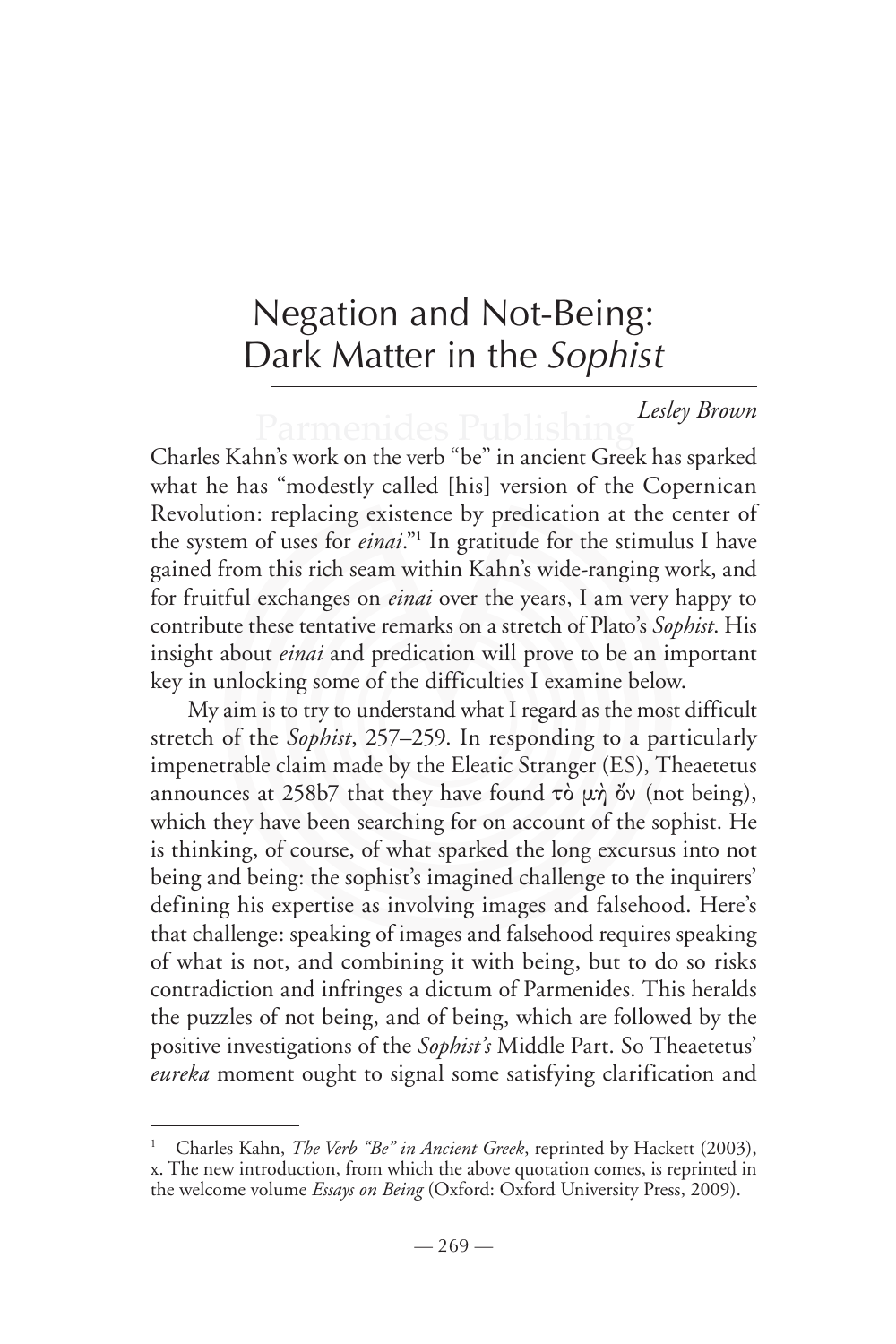closure to the discussions. But in fact the stretch it is embedded in is singularly baffling, and the subject of continuing debate among commentators.2 There is little agreement about what issues Plato is discussing in this section, let alone about any supposed solutions.

Lesley Brown<br>
e discussions. But in fact the stretch it is e<br>
baffling, and the subject of continuing de<br>
rs.<sup>2</sup> There is little agreement about what is<br>
this section, let alone about any supposee<br>
egy is to try to read t My strategy is to try to read the passage without preconceived ideas about what it ought to contain. Some of the most celebrated discussions fall down, in my view, precisely because they have an agenda about what *must* be found there. For instance, many commentators note that an account of negative predication is a desideratum. This is to fill the gap between 256e, (by which point we have an account of "Kinesis is not being" where this is a denial of identity between Kinesis and the kind Being) and 263, where we are given an account of the false predicative sentence "Theaetetus flies," which seems to require that Plato has already offered an account of negative predication. So some critics attempt to find an account of negative predication at a point in our stretch where the topic is, I submit, quite different: see my analysis of Stage 2 below.<sup>3</sup> To take a different example, Owen's celebrated essay locates the key error exposed by Plato as that of taking "is not" to mean "is not anything at all," and Owen sees a reference to this at 258bff., where the ES remarks that in revealing τὸ μὴ ὄν (not being) they have not been so bold as to say that the *contrary* of being is. To justify that account (which may well be correct), Owen offered a very forced reading of the opening of our problem stretch—I label it Stage 1 below—believing that there the ES is explaining the negation of

<sup>&</sup>lt;sup>2</sup> I list here and in the next two notes some of the major discussions. I have learned from them all, and from many others not mentioned: M. Frede, *Prädikation und Existenzaussage*. Hypomnemata 18 (Göttingen: Vandenhoeck & Ruprecht, 1967). G. E. L. Owen, "Plato on Not-being," in *Plato: A Collection of Critical Essays* 1, ed. G. Vlastos (Garden City, NY: Anchor Books, 1971), 223–267. Owen's essay is reprinted in *Plato 1: Metaphysics and Epistemology*, ed. G. Fine (Oxford: Oxford University Press, 1999). E. N. Lee, "Plato on Negation and Not-being in the *Sophist*," *Philosophical Review* LXXXI.3 (1972), 267–304. D. Bostock, "Plato on 'Is Not'," *Oxford Studies in Ancient Philosophy* 2 (1984), 89–119. M. Ferejohn, "Plato and Aristotle on Negative Predication and Semantic Fragmentation," *Archiv für Geschichte der Philosophie* 71 (1989), 257–282. M. Frede, "Plato's *Sophist* on False Statements," in *The Cambridge Companion to*  Plato, ed. R. Kraut (Cambridge: Cambridge University Press, 1992), 397-424. <sup>3</sup> J. van Eck, "Falsity without Negative Predication: On *Sophistes* 255e–263d,"

*Phronesis* 40 (1995), 20–47, exposes the drawbacks of this approach.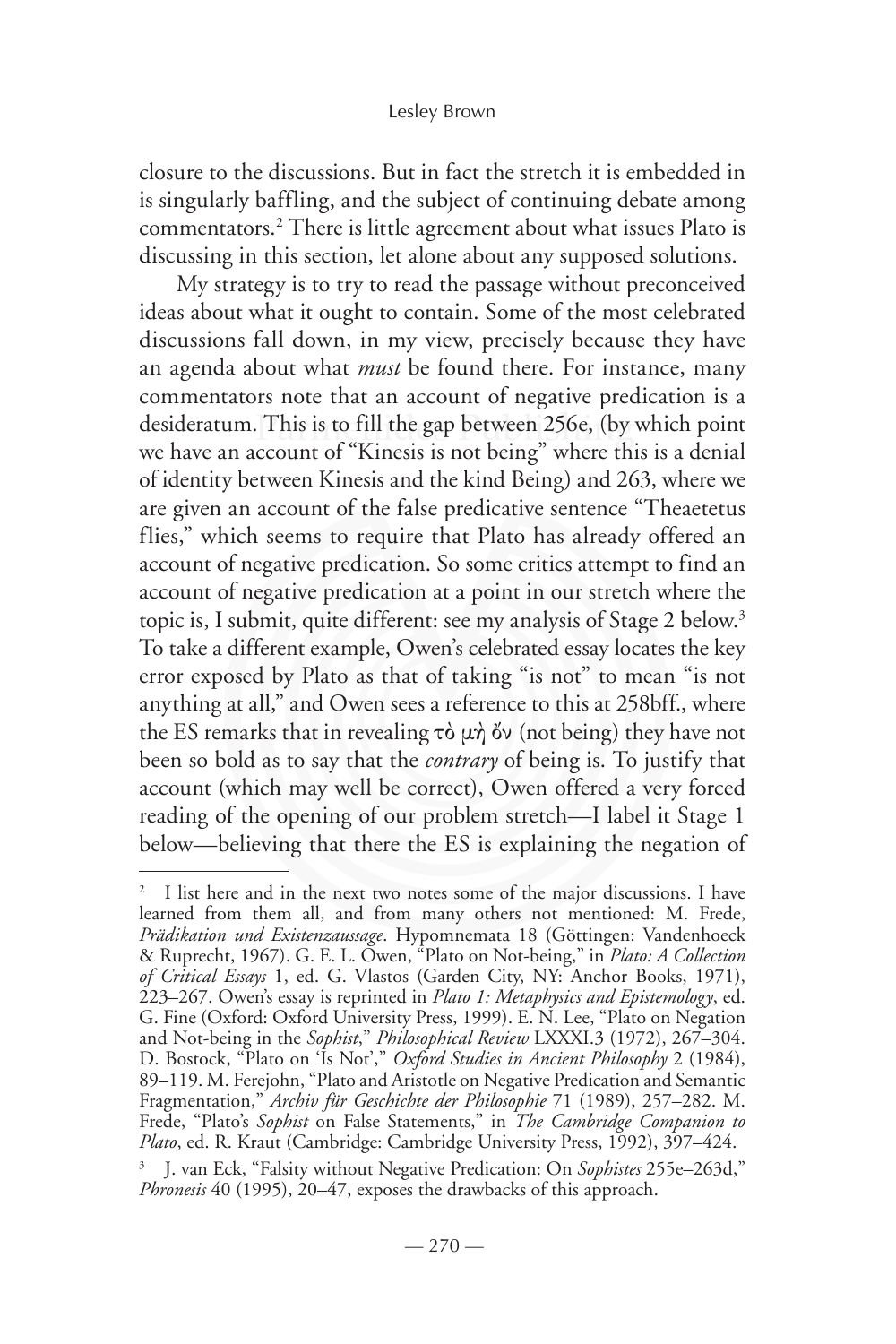". . . is . . . " by an analogy with the negation of "large." Again, careful reading of that passage reveals—I shall argue—that Owen's account of it cannot stand.<sup>4</sup>

I start by outlining three problems concerning our passage. First: *the obscurity problem* (whence my title's "dark matter").

Negation and Not-Being: Dark Matter in the *Sophist*<br>
" by an analogy with the negation of "lar<br>
ling of that passage reveals—I shall argue—t<br>
it cannot stand.<sup>4</sup><br>
by outlining three problems concerning o<br> *he obscurity pr* The topic or topics of the section are hard to discern, and have given rise to a plethora of very different readings. The section culminates in two accounts of not being, both of them worded obscurely and hard to fathom. The accounts are apparently meant to be equivalent (258d), though they seem to be rather different, as I discuss below.

Second: *the sandwich problem*. This obscure stretch comes between two very carefully written and highly important stretches of the work. It follows the "Communion of Kinds" section, where Plato makes the ES set out four quartets of statements showing how Kinesis combines with the four other kinds. He shows how both (1) "Kinesis is the same" and (2) "Kinesis is not the same" can be true, and explains why this is so, in a manner which can explain the parallel claims that Kinesis both is and is not different, and Kinesis is and is not being.<sup>5</sup> Though scholars are divided over how to read the lines in which the ES explains why (1) and (2) are not, despite appearances, contradictory, it is clear that the Communion of Kinds section is carefully written and fully signposted by Plato. And the section that follows our problem stretch—that on *logos* and false *logos*—is even more carefully signposted. From 260b–261c, the ES explains patiently that the new problem—that of not being as *falsehood—*is different from the topic of not being discussed

<sup>4</sup> J. Kostman, "False Logos and Not-Being in Plato's *Sophist*," in *Patterns in Plato's Thought*, ed. J. M. E. Moravcsik (Dordrecht, Holland: Reidel, 1973), already made such objections to Owen's argumentation.

<sup>5</sup> In L. Brown, "The *Sophist* on Statements, Predication and Falsehood," in G. Fine (ed.), *The Oxford Handbook of Plato*, (Oxford: Oxford University Press, 2008), 437–462,I discuss the Communion of Kinds stretch at 444–451. Agreeing with Kahn, *The Verb 'Be',* 372, 400, I find no grounds for saying that an "is" of identity is marked off, either in that passage or elsewhere in Plato or Aristotle. I prefer instead to see Plato noting a distinction between kinds of statement (predicative versus identifying statements). In this essay I argue at greater length for the interpretation of 257a-c adumbrated in that paper at  $456-\overline{4}57$ .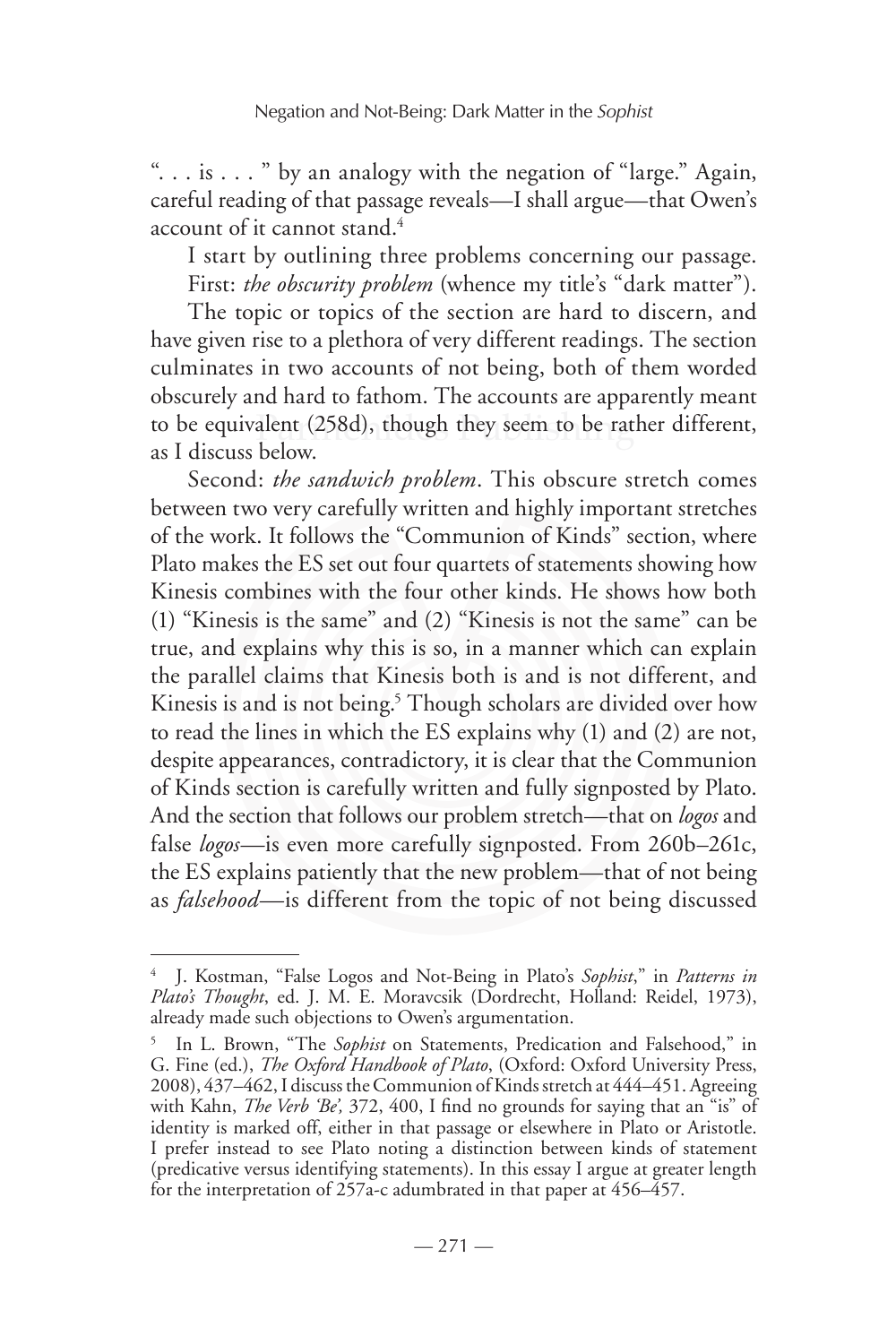before. And what follows—the stretch in which the ES explains what a *logos* is, and how a false *logos* is possible, 261d–264b—is another brilliant stretch of dialogue. So our problematic stretch is sandwiched between two careful, lucid and successful discussions.

Lesley Brown<br>what follows—the stretch in which the<br>is, and how a false *logos* is possible, 261<br>iant stretch of dialogue. So our problema<br>between two careful, lucid and successful<br>*he résumé problem*. After a preamble from Third: *the résumé problem*. After a preamble from 258e6, the ES gives (from 259a4) what purports to be a résumé of our problem passage, but it signally leaves out what had appeared to be its key moments, the accounts of what the form of not being is.

Stranger: [Intro.] Then let no-one say against us that it is some contrary of being which we are bringing to light when we make bold to say that not being is. As far as some contrary of it goes, we long ago said goodbye to such a thing, (259a) whether it is or is not, whether any explanation [*logos*] can be given of it, or whether it's utterly unexplainable [alogon]. But as for what we've just now said not being is—if someone wants to try to refute that and to persuade us that it's not correct, let them do so; but until they succeed, they must say just what we say on these matters: [Résumé] viz., that the kinds mix (a5) with one another, and that being and the different pervade all the kinds and each other.<sup>6</sup> The different shares in being and is, because of that sharing, not that in which it shares, but different, and, because it is different from being, (259b) it clearly has to be that it is not being.<sup>7</sup> And, being, in turn, because it shares in the different, will be different from the other kinds, and, being different from them all, is not each of them or all of them except itself.<sup>8</sup> So being, in turn, undeniably is not a thousand things, while those other kinds in the

<sup>6</sup> Cf. 255e4.

<sup>7</sup> Cf. 256d11–e1.

Cf. 257a1-5.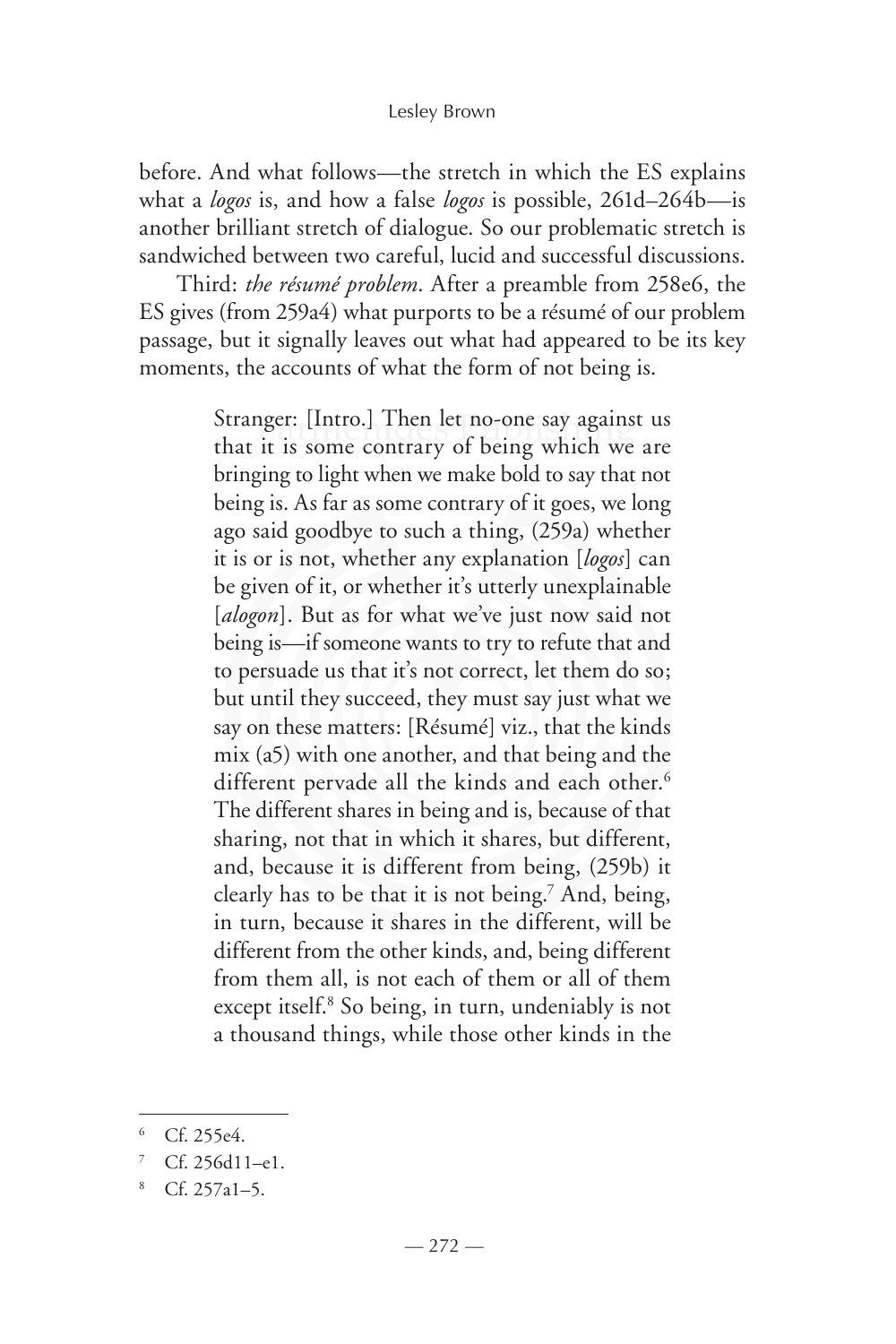same way, each and every one of them, is in many ways and in many ways is not.<sup>9</sup>

Negation and Not-Being: Dark Matter in the *Sophist*<br>ne way, each and every one of them, is in ma<br>ys and in many ways is not.<sup>9</sup><br>s a question what the introductory lines refe<br>eference to 257b1–c4 (discussed below), b<br>r tha There is a question what the introductory lines refer to. There may be a reference to 257b1–c4 (discussed below), but it seems more likely that the back reference is to the aporetic passage at 238c–239a. What is quite plain is that in the résumé proper, the ES rehearses points that had been established in the discussion of the Communion of Kinds, as my footnotes marking some of the parallels indicate. That is, *before* our problem passage begins at 257b1. This difficulty faces everyone trying to understand our stretch, but it poses an especially severe problem for those (such as Michael Frede and others) who hold that here Plato has set himself and accomplished the novel task of explaining negative predication. Frede holds that a key advance is made in our stretch, with the much-desired account of negative predication, an advance that is crucial, in his view, to the account of falsehood that follows. But, as Frede admits, "it has to be granted that it is puzzling that Plato in the summary [i.e., 259a3–b6, above] returns to the cases of not being that do not seem worrisome and that, in any case, we are not worried about if we are worried about false statements."10

I now turn to our problem passage itself. I divide it into four stages, as follows:

First stage, 257b1–c4: the meaning of negative expressions: "*not contrary but only different*."

Second stage, 257c5–d13: the parts of the different and their names compared to the parts of knowledge and their names.

Third stage, 257d14–258e5: more on the parts of the different, culminating in two accounts of what "the form of not being" is.

Fourth stage, 258e6–259b7: conclusion with résumé (quoted and discussed above).

Cf. 257a4.

<sup>&</sup>lt;sup>10</sup> Frede, "False Statement," 211; others including Lee, "Negation," 299n53, note this enigma.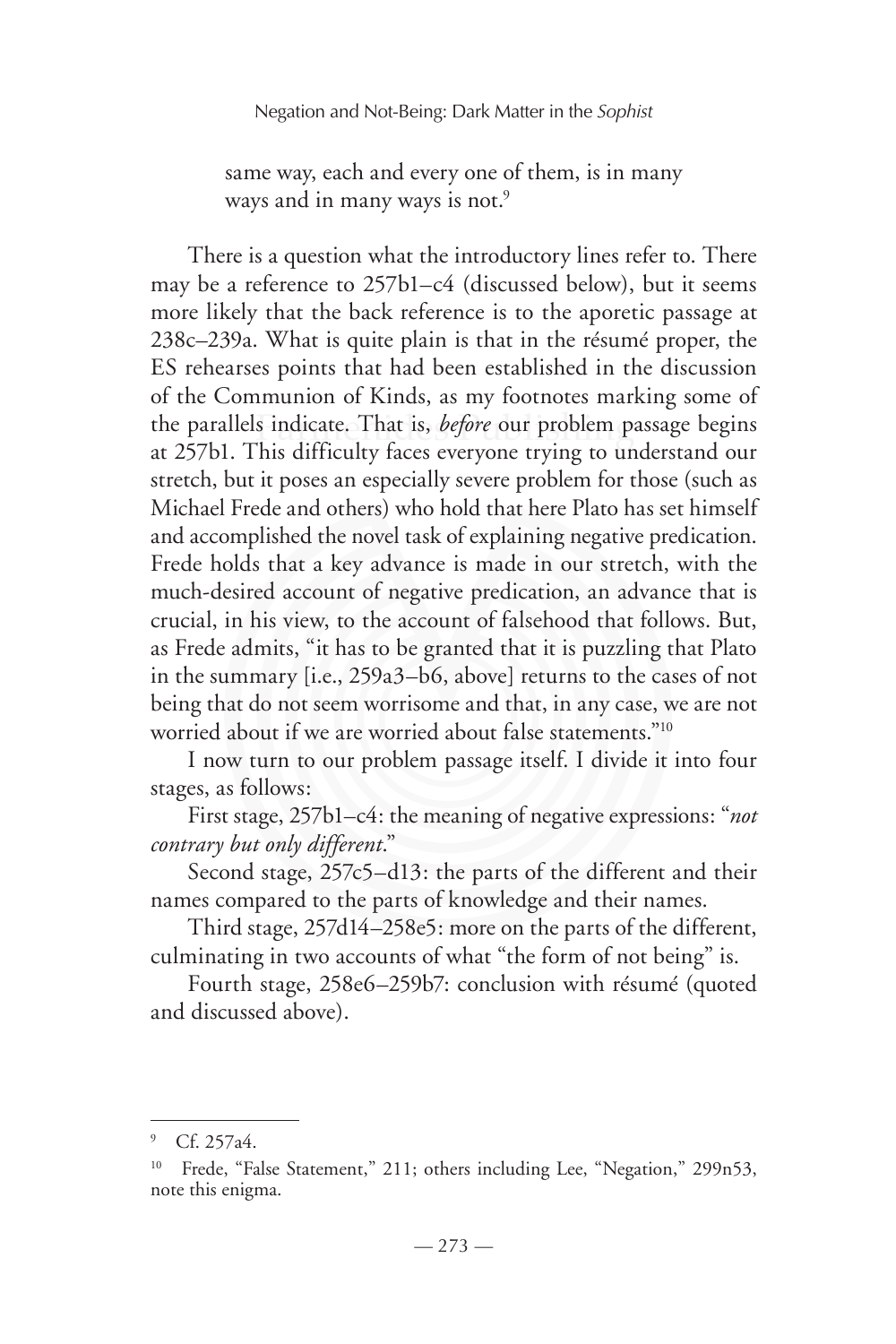### **STAGE 1: WHAT NEGATIVE EXPRESSIONS MEAN**

| Lesley Brown                            |                                                                                                                                                                                                                                                                                                           |    |  |
|-----------------------------------------|-----------------------------------------------------------------------------------------------------------------------------------------------------------------------------------------------------------------------------------------------------------------------------------------------------------|----|--|
| STAGE 1: WHAT NEGATIVE EXPRESSIONS MEAN |                                                                                                                                                                                                                                                                                                           |    |  |
|                                         | (I justify this controversial title below)                                                                                                                                                                                                                                                                |    |  |
| 257b1                                   | ΞΕ. "Ιδωμεν δή καὶ τόδε.<br>ΘΕΑΙ. Τὸ ποίον:                                                                                                                                                                                                                                                               |    |  |
|                                         | ΞΕ. Όπόταν τὸ μὴ ὂν λέγωμεν, ὡς ἔοικεν, οὐκ ἐναντίον<br>τι λέγομεν τοῦ ὄντος ἀλλ' ἕτερον μόνον.                                                                                                                                                                                                           | A1 |  |
| b5                                      | $Θ$ EAI. Πῶς;<br>ΞΕ. Οἶον ὅταν εἴπωμέν τι μὴ μέγα, τότε μᾶλλόν τί σοι<br>φαινόμεθα τὸ σμικρὸν ἢ τὸ ἴσον δηλοῦν τῷ ῥήματι;<br>ΘΕΑΙ. Καὶ πῶς;                                                                                                                                                               | A2 |  |
| b10                                     | ΞΕ. Οὐκ ἄρ', ἐναντίον ὅταν ἀπόφασις λέγηται σημαίνειν,<br>συγχωρησόμεθα, τοσούτον δε μόνον, ότι των άλλων τὶ                                                                                                                                                                                              | A3 |  |
| $\mathsf{C}$                            | μηνύει<br>τὸ μὴ καὶ τὸ οὒ προτιθέμενα τῶν ἐπιόντων ὀνομάτων,<br>μάλλον<br>δὲ τῶν πραγμάτων περὶ ἅττ' ἂν κέηται τὰ ἐπιφθεγγόμε-                                                                                                                                                                            |    |  |
|                                         | $v\alpha$<br>ύστερον της άποφάσεως όνόματα.                                                                                                                                                                                                                                                               |    |  |
| Str.<br>Tht.                            | Now then, let's look at the following as well-<br>What?                                                                                                                                                                                                                                                   |    |  |
| Str.                                    | Whenever we speak of not being, (so it seems), we don't speak of<br>something contrary to being, but only different. A1                                                                                                                                                                                   |    |  |
| Tht.                                    | How so?                                                                                                                                                                                                                                                                                                   |    |  |
| Str.                                    | For example, when we call something "not large," do you think we<br>signify small by that expression any more than same-sized? A2                                                                                                                                                                         |    |  |
| Tht.                                    | N <sub>0</sub>                                                                                                                                                                                                                                                                                            |    |  |
| Str.                                    | So, when it is said that a negative signifies a contrary, we shan't agree,<br>but we'll allow only this much-the prefixed word "not" indicates<br>something other than the words following the negative, or rather,<br>other than the things which the words uttered after the negative ap-<br>ply to. A3 |    |  |
| Tht.                                    | Absolutely.                                                                                                                                                                                                                                                                                               |    |  |

The key to understanding this problematic stretch lies in seeing the relation between the claims I have labelled A1, A2 and A3. And to do so it helps to pay close attention to Theaetetus' responses. A1 makes a claim that Theaetetus doesn't understand. Once the ES has explained it with an example or illustration in A2, he has got the point; he now understands what the ES means by "not contrary but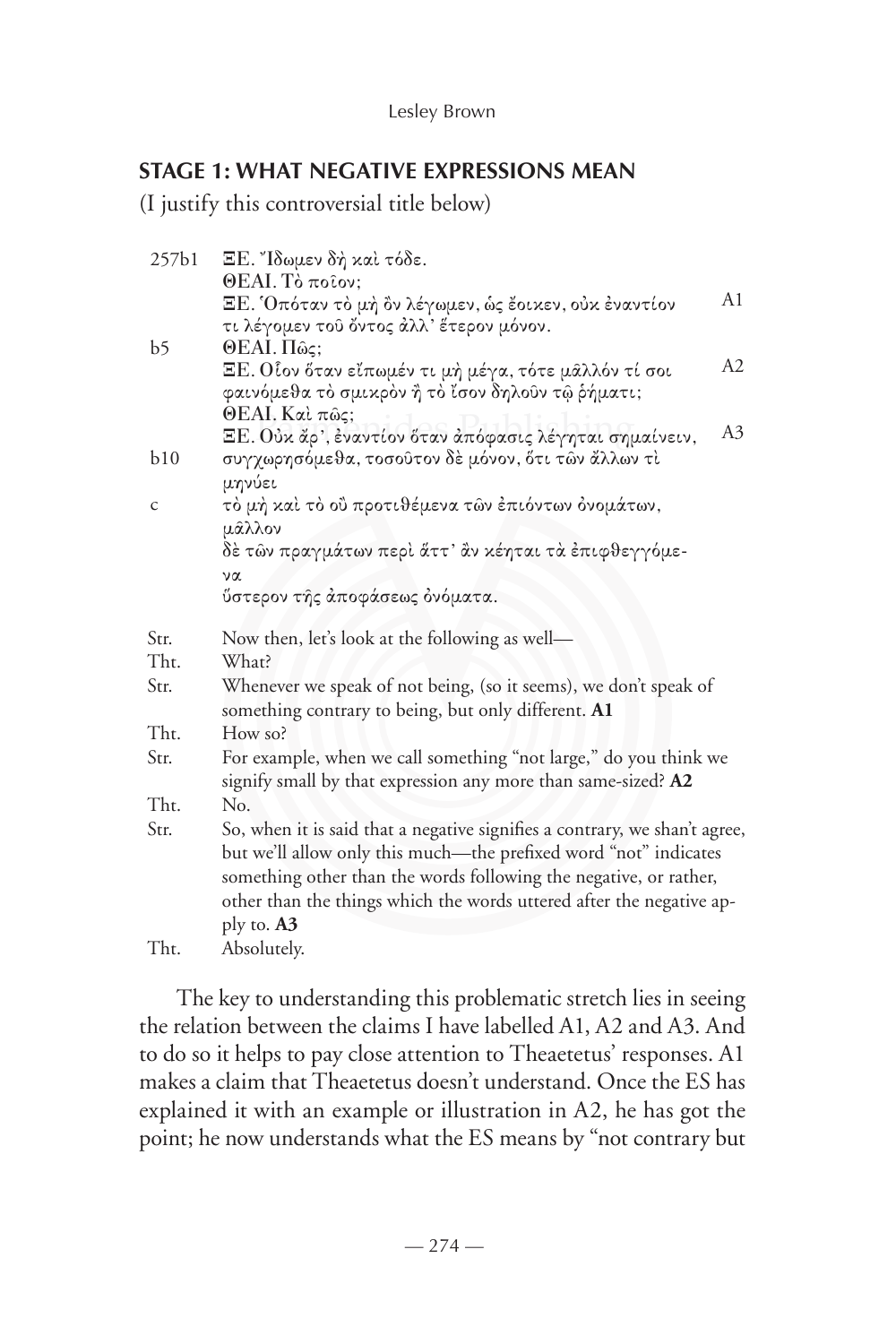only different." The ES then repeats the point at A3, and Theaetetus now concurs fully.<sup>11</sup>

Negation and Not-Being: Dark Matter in the *Sophist*<br>nt." The ES then repeats the point at A3, and<br>rs fully.<sup>11</sup><br>this we must conclude that at A1 όπόταν<br>he ES is referring to every time we speak of<br>*bing*; an example of s From this we must conclude that at A1 ὁπόταν τὸ μὴ ὂν λέγωμεν, the ES is referring to every time we speak of (or say) *not being something*; an example of such speaking is when we say "not large." This is somewhat surprising, since we might expect the phrase to mean "when we use the expression  $\mu$ ή ὄν." But taking the passage as a whole, I find strong reasons against that initially suggested reading, and in favor of the one I have just offered.<sup>12</sup> We must, contra Owen and others, understand οἶον as "for example," so that speaking of not large is an *example*, a case, of speaking of  $\mu$ ή ὄν.<sup>13</sup> As we see from A3, where the point is repeated, the topic of this stretch is negative expressions generally: compare τῷ ῥήματι in b7. At A2, we are given "not large" as an example of such a ῥήμα or phrase.<sup>14</sup>

In what follows, I will proceed on the assumption that the passage is discussing negative expressions generally. Later in this essay, I return to give further reasons for rejecting Owen's rival interpretation, on which we should translate οἷον "just as" and read the passage as explaining the negation of "is" *by analogy with* the negation of "large."

So the passage tells us in A1 that we don't mean the contrary of something when we say not something, but "only different"; and this is recalled in A3 with the claim that a negative expression

<sup>&</sup>lt;sup>11</sup> I am in considerable agreement here with Kostman's valuable article, "False Logos," section IV, though I do not agree with him that we have to translate *heteron* as incompatible.

<sup>12</sup> Compare the following imaginary dialogue: "When we say 'mighty' something, we don't mean 'strong', we mean to intensify." "How so?" "For instance, when we say 'mighty rich,' we mean 'very rich', not 'strong and rich'." I take A1 in a similar way, that is, roughly as: when we say "not something" . . .

<sup>&</sup>lt;sup>13</sup> In support of the translation "for instance," note that in all the following places οἷον ὅταν is used to introduce an illustration of a general claim: *Phaedo* 70e6, *Cratylus* 394d6, *Cratylus* 424e1, *Republic* 462c10.

<sup>&</sup>lt;sup>14</sup> Note that at 257b8 "not large" is called a *rhema*, while at 257c1, the ES refers to the words (*onomata*) which follow the negative. This is keeping with Plato's standard usage (prior to the *Sophist*) of *onoma* for single word, *rhema* for phrase. In 261dff. he will announce, with considerable fanfare, a new usage for the two terms.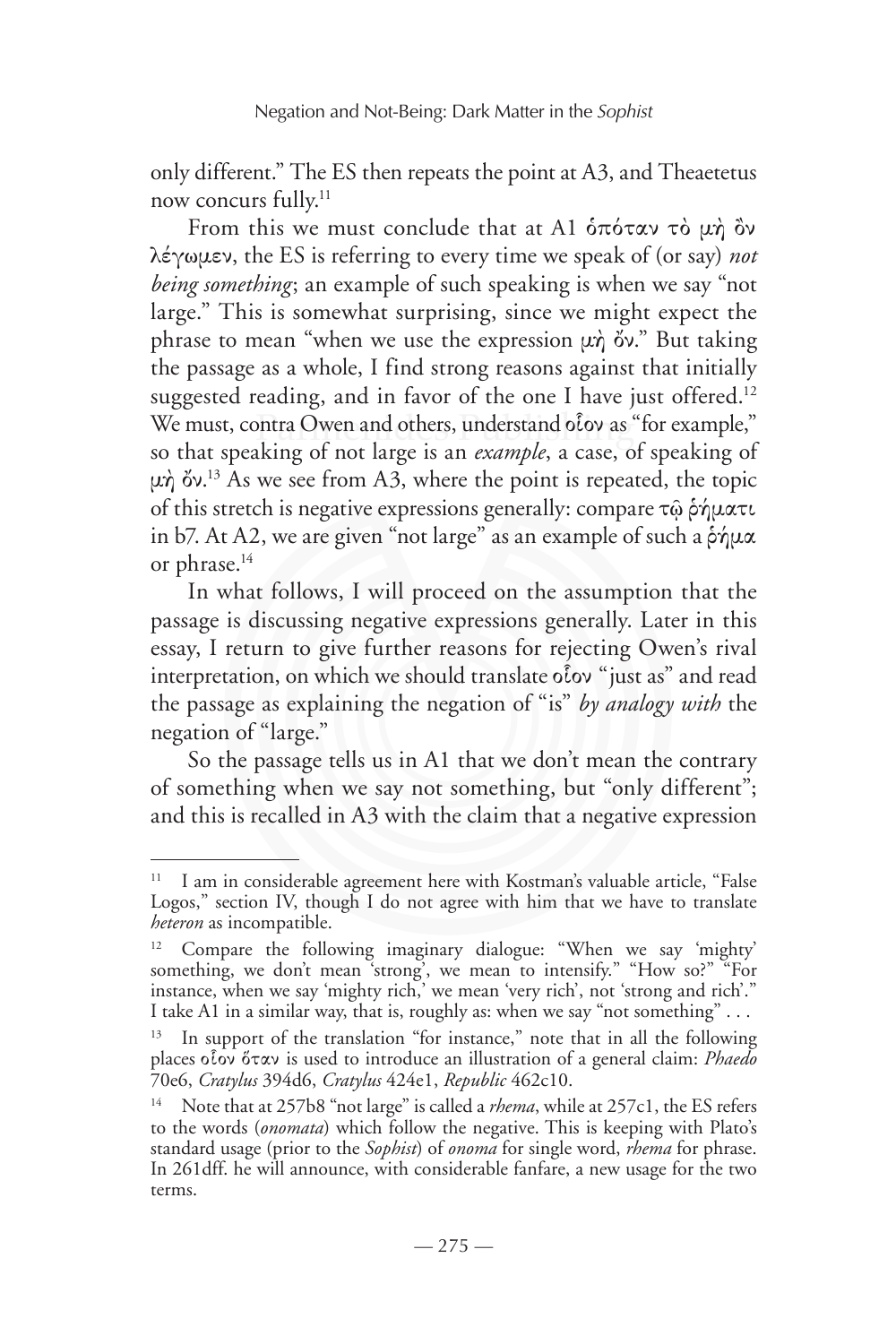Lesley Brown<br>tes this much, one of the others  $\tau$ ων άλλ<br>terms *contrary* and different, the ES takes<br>nd offers "small" and "same-sized" as "cc<br>nt" respectively: *not large* doesn't mean larg<br>t that both *small* and *same* "only indicates this much, one of the others τῶν ἄλλων τί."15 To explain the terms *contrary* and *different*, the ES takes the case of "not large" and offers "small" and "same-sized" as "contrary" and "only different" respectively: *not large* doesn't mean large's contrary, *small*. I take it that both *small* and *same*-*sized* are different from *large*, while *small* (but not *same-sized*) is contrary as well as different. So contraries here are polar contraries, i.e., contraries at opposite ends of a single scale.

Before asking how to understand "different" we should clarify the terms *large*, *small*, *same*-*sized* (ἴσον). Plato is clearly thinking of the trio *larger than, same-sized as, smaller than*, a trio he often discusses together.16 Though he here uses the terms *large* and *small*, rather than *larger than*/*smaller than*, it is clear that he has the above trio in mind.17 The point made in A2 alludes to the fact that what is not large (in comparison to Y) need not be small (in comparison to Y) but may be the same size (as Y). One who recognizes that "large" is interchangeable with "larger" and who has an elementary understanding of the relations between *larger than*, *smaller than* and *equal to/same-sized as* would understand the point at once, as Theaetetus does.<sup>18</sup>

<sup>&</sup>lt;sup>15</sup> I am making two assumptions: a) that Plato does not intend to distinguish between what *we* mean (A1, A2) and what *an expression* means, and b) that he intends the three verbs to be roughly, if not exactly, equivalent: A1 λέγομεν, A2 δηλοῦν and A3 μηνύει. We can explain the weaker μηνύει by the vagueness of the claim that "not F" means "one of the others." See M. Dixsaut, "La Négation, Le non-Etre et L'Autre dans le *Sophiste*," in *Etudes sur le* Sophiste *de Platon* (Paris: Bibliopolis, 1991), 195. I do not agree with J. McDowell, "Falsehood and not-being in Plato's *Sophist,*" in *Language and Logos*, eds. M. Schofield and M. Nussbaum (Cambridge: Cambridge University Press, 1982), ch. 6, 119, that Plato is not making a semantic point in A3.

<sup>16</sup> *Phaedo* 75c9 and *Republic* 602e4–5 both cite the trio using comparatives: larger than/equal to/smaller than. *Parmenides* 167c has the trio largeness/ smallness/equality. See D. Sedley, "Equal Sticks and Stones," ch. 4 of *Maieusis*, ed. D. Scott (Oxford: Oxford University Press, 2007), 70. I choose the translation "same-sized," given the connection with large and small, though "equal" is also a possible translation. Owen's translation "middling" is adopted by many, but is unwarranted.

<sup>17</sup> See previous note, and, for *large* and *larger than* as equivalent, see *Phaedo* 100e5.

<sup>&</sup>lt;sup>18</sup> Cf. Sedley, n16, "Equal Sticks," 69-72.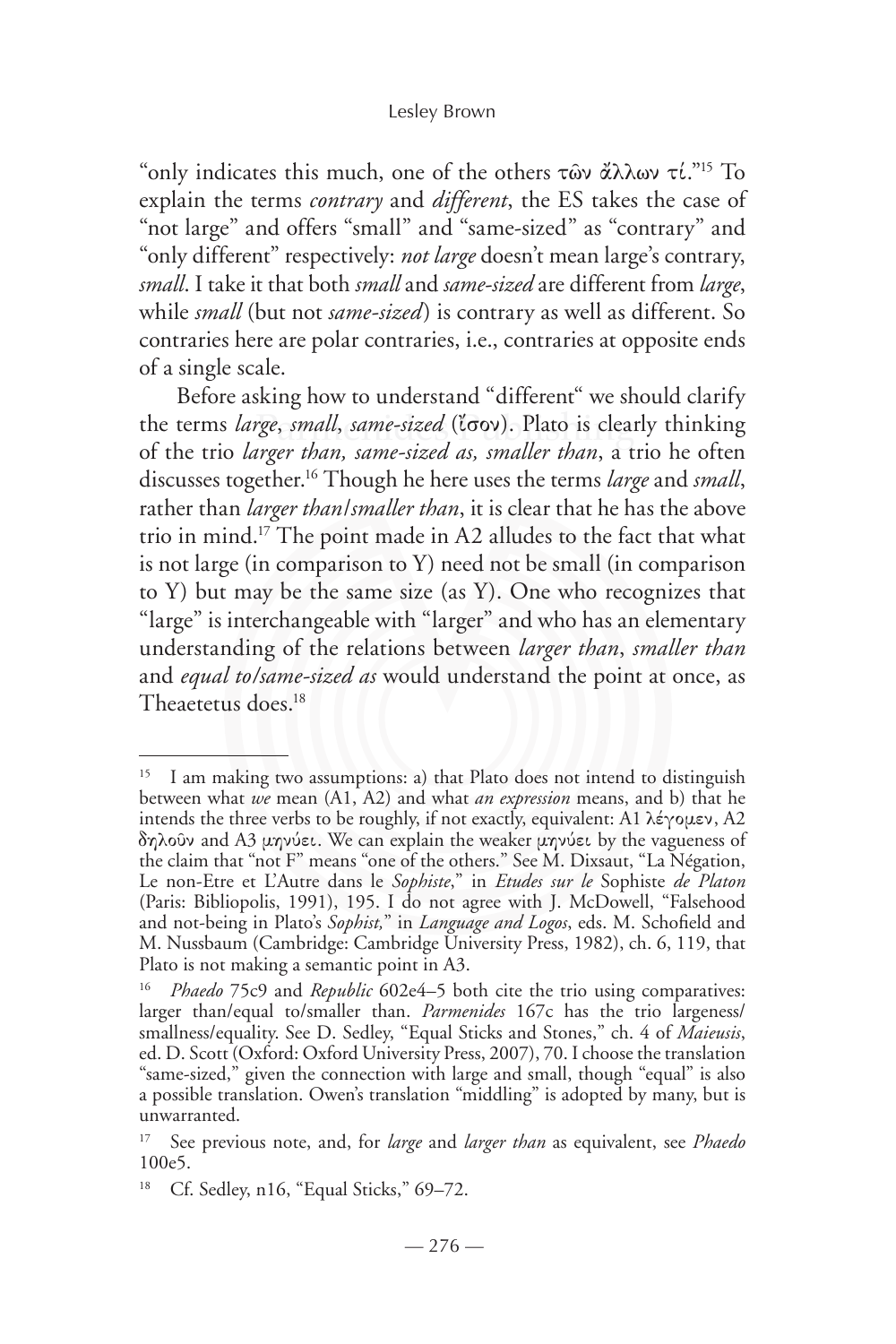Negation and Not-Being: Dark Matter in the *Sophist*<br>
2) the contested question: how to understand<br>
2) the contested question: how to understand<br>
1) that the "only different" term (see A1, A3<br>
in A2—as well as the "contra Now to the contested question: how to understand the claim that *not . . .* does not mean *the contrary of . . .*, but only *different*. It is crucial that the "only different" term (see A1, A3)—that is, *same-sized* in A2—as well as the "contrary" term *small,* excludes *large.* To repeat what I have written elsewhere: "think how laughable it would have been if the ES had chosen a random attribute—say, yellow—different from large and said 'When we say 'not large' do you think we signify small any more than yellow?' Being yellow does not rule out being large, so appealing to it in the explication of 'not large' would be ridiculous."19 Not any old term referring to a property different from large could be used in A2; and it is clear that the ES has in mind a range of incompatible properties, *F*, *G, H*, and so on, such that not *F* does not (or need not) mean the contrary of  $F$  but only a different one from  $F$  in that range.<sup>20</sup>

But, critics protest, *heteron* means different, not incompatible. Indeed it does, and we must concede this point: *heteron* and *allo* continue to mean different, that is, non-identical. But the analysis the ES offers of negative expressions makes crucial use of the understood notion of a range of incompatible predicates, which A2 proffers precisely to explicate the point that "not . . . doesn't mean contrary but only different." So a different term will, since it belongs to such a range, pick out an attribute which is in fact incompatible, as *equal to Y* is indeed incompatible with *larger than Y*, while not its contrary.<sup>21</sup> We have such a locution in English: if I say "the policeman was other than helpful," you will understand me to mean that his attitude was different from and incompatible with being helpful.

The upshot of this reading of Stage 1 is that, contrary to first appearances, the ES is not offering an analysis of the expression  $\mu \dot{\eta}$ ὄν, but rather taking μὴ ὄν to stand in for any expression "not *F*." I noted above that this may seem surprising, but Charles Kahn's work has paved the way for an understanding of Greek *einai* such

<sup>19</sup> L. Brown, "The *Sophist* on Statements", 457.

I pass over the question of how exactly to construe the positive thesis about the meaning of not large. The issue is, in part, whether one takes "one of the others" *de re* or *de dicto*.

<sup>&</sup>lt;sup>21</sup> Ferejohn, "Semantic Fragmentation," 262ff.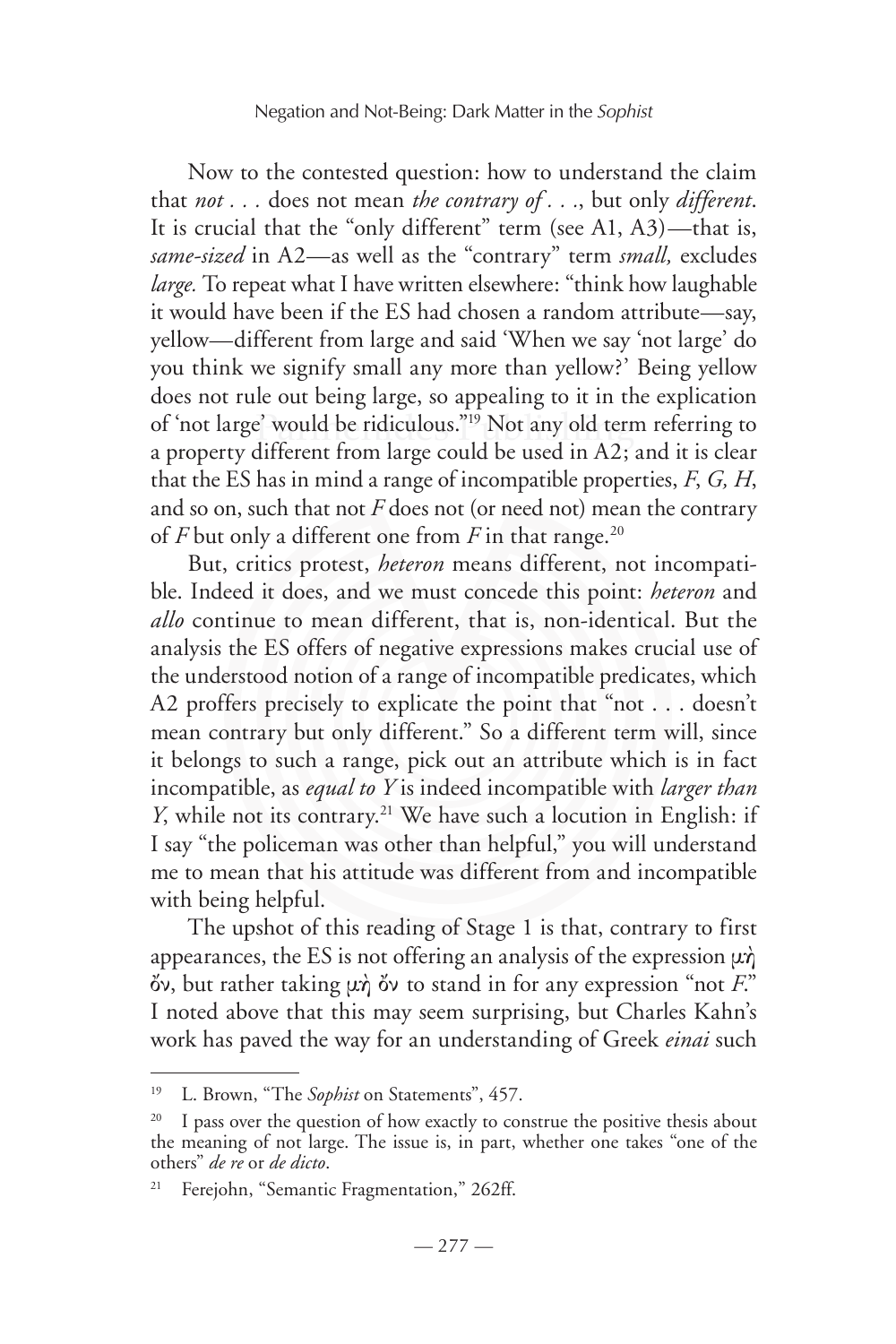that to talk of being is, first and foremost, to talk of predication; the predicative function of *einai* is central to understanding it.

Lesley Brown<br>
of being is, first and foremost, to talk of<br>
ve function of *einai* is central to understa.<br>
Phase 1 as offering an account of negative<br>
not  $F$ ," an account which makes key use c<br>
f incompatible properties So I read Phase 1 as offering an account of negative expressions of the type "not *F*," an account which makes key use of the notion of a range of incompatible properties such that to be not *F* is to have a different property (taken from that range) from the property *F*ness. Now many critics have resisted attributing such an account to Plato, since it has a serious drawback. It offers at best a sufficient condition, but not a necessary condition, for being not *F*. As Price remarked in opposing such a theory, it is true and meaningful to insist that virtue is not square, although it is not the case that virtue is some shape other than square. $^{22}$ 

A rival interpretation of Phase 1 may be labelled the extensional interpretation. It agrees that Phase 1 focuses on negative expressions generally, rather than on the expression μὴ ὄν. It takes Plato to be explaining negative predications "x is not *F*," but reads the account very differently from the way proposed above. The advantage of this alternative interpretation is that it finds Plato offering an account of "*x* is not *F*" as "*x* is different from all the *F*s"; and the two are indeed materially equivalent. But to find this reading in the text is—I submit—impossible, in spite of the ingenious arguments offered in its support.<sup>23</sup> The interpretation focuses on the claim, in A1 and A3, that "not . . ." means "different," but it cannot adequately explain the way this is elaborated, either in A2 or in A3. It is particularly hard to get the reading Bostock wants from the sentence at A3, since that speaks of "not" signifying "one of the others (τῶν ἄλλων τί) than the words following the negative, or rather, than the things the words . . . apply to." I submit that this cannot be read as telling us that to say that " $x$  is not  $F$ " is to say that  $x$  is one of the others than, that

<sup>&</sup>lt;sup>22</sup> Brown, "The *Sophist* on Statements," 458n5, notes that the incompatibility range account of negation and falsehood was supported by Mabbott and Ryle in an Aristotelian Society Symposium in 1929, and effectively criticized by H. H. Price.

Frede, *Prädikation*, 78, and "False Statements," 408-409, offers this interpretation but does not show how he derives it from A3. Bostock, "Is not," 115, admits it is a strained reading of A3 but tries to justify it; cf. next note.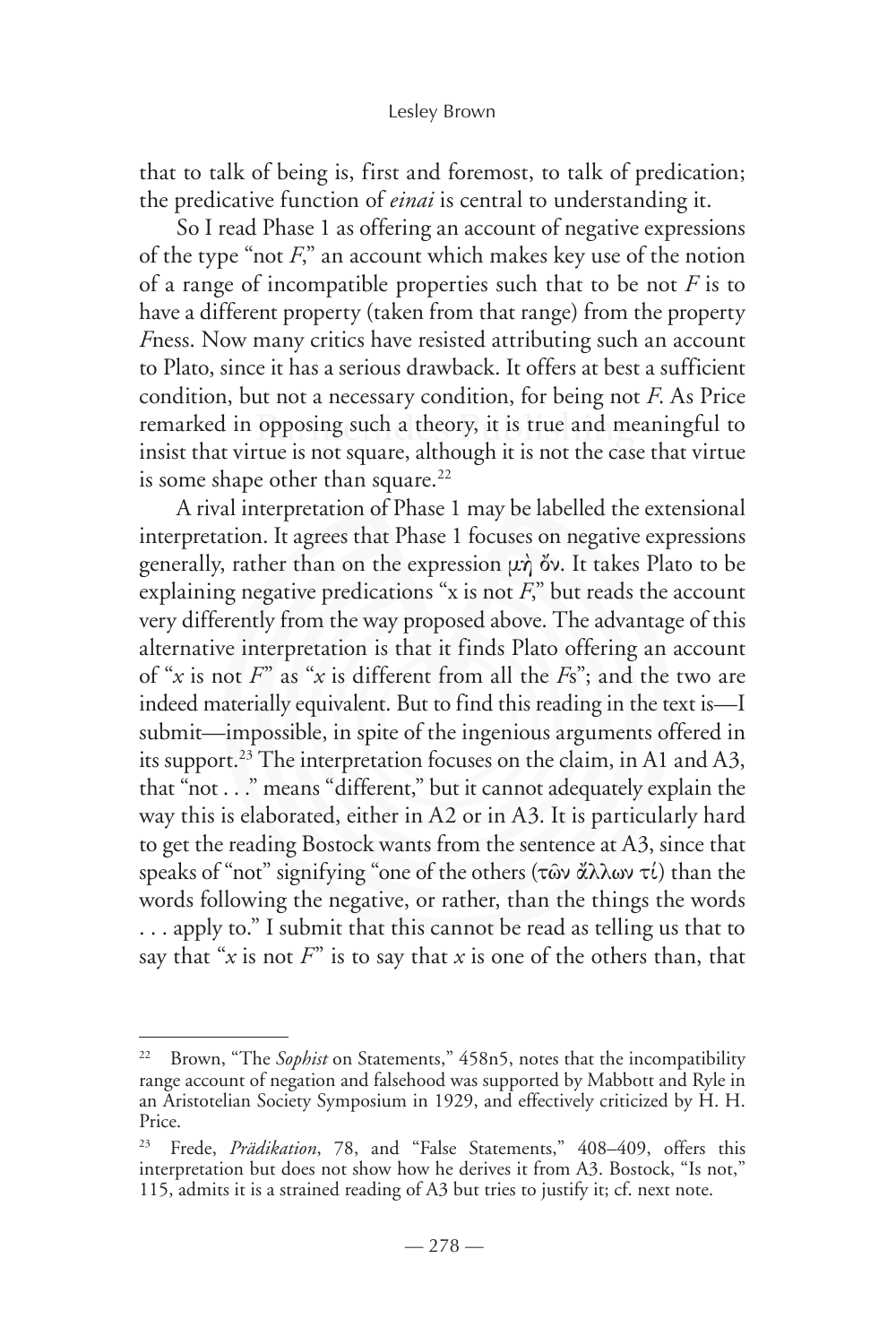Negation and Not-Being: Dark Matter in the *Sophist*<br>different from *everything that is*  $F^{24}$ . The rea<br>ne other hand, fits the preceding sentence pe<br>e" need not mean "small" any more than "s<br>il "not  $F$ " means "one of is, that x is different from *everything that is F*. 24 The reading I have given, on the other hand, fits the preceding sentence perfectly. Just as "not large" need not mean "small" any more than "same-sized," so in general "not *F*" means "one of the others than *F*" (that is, one or another from the understood range of properties other than *F*, and not necessarily the contrary of *F*). Since Bostock supports his reading by appealing to a sentence from Stage 2, I will have a little more to say about it below.

Our conclusion about Stage 1 is that it is best read as offering a tempting, if flawed account of expressions such as "not *F*" and/ or of their use in negative predications of the type, "*x* is not *F*." (It is tempting to think that "*x* is not white" means "*x* is some color other than white," but careful reflection shows that this cannot be correct.) Paying attention to the illustration in A2, we saw how to interpret contrary (viz., as polar contrary) and different (viz., as a different one from a range of incompatible properties). No other interpretation offers an adequate explanation of the point of A2. I prefer an interpretation that makes good sense of the text, even if it credits Plato with a less than watertight account of negation, to ones that do Procrustean violence to what Plato wrote.

### **STAGE 2: THE PARTS OF THE DIFFERENT AND THEIR NAMES, COMPARED TO THE PARTS OF KNOWLEDGE AND THEIR NAMES**

The following passage, and particularly the closing sentence uttered by Theaetetus, has given rise to a popular but incorrect reading. Frede, Bostock and others find in the remark by Theaetetus at 257d11–13 an account of negative predication (of "*x* is not beautiful") such that it is to be read as "x is different from all the beautiful

Bostock, "Is not," 115, notes the expression "the things which the words following the 'not' stand for" πράγματα περὶ ἅττ' ἂν κέηται τὰ ὀνόματα and suggests that here Plato is talking not about forms (as the things the words apply to) but about instances of forms, the terms being assigned what Bostock calls their generalizing role. But this does not fit with the full version of what the ES says, for he begins by saying that "not" indicates "one of the others than the words" and then corrects himself—"or rather, than the things, etc." That slip could hardly have occurred if the ES was all along thinking not of forms but their instances.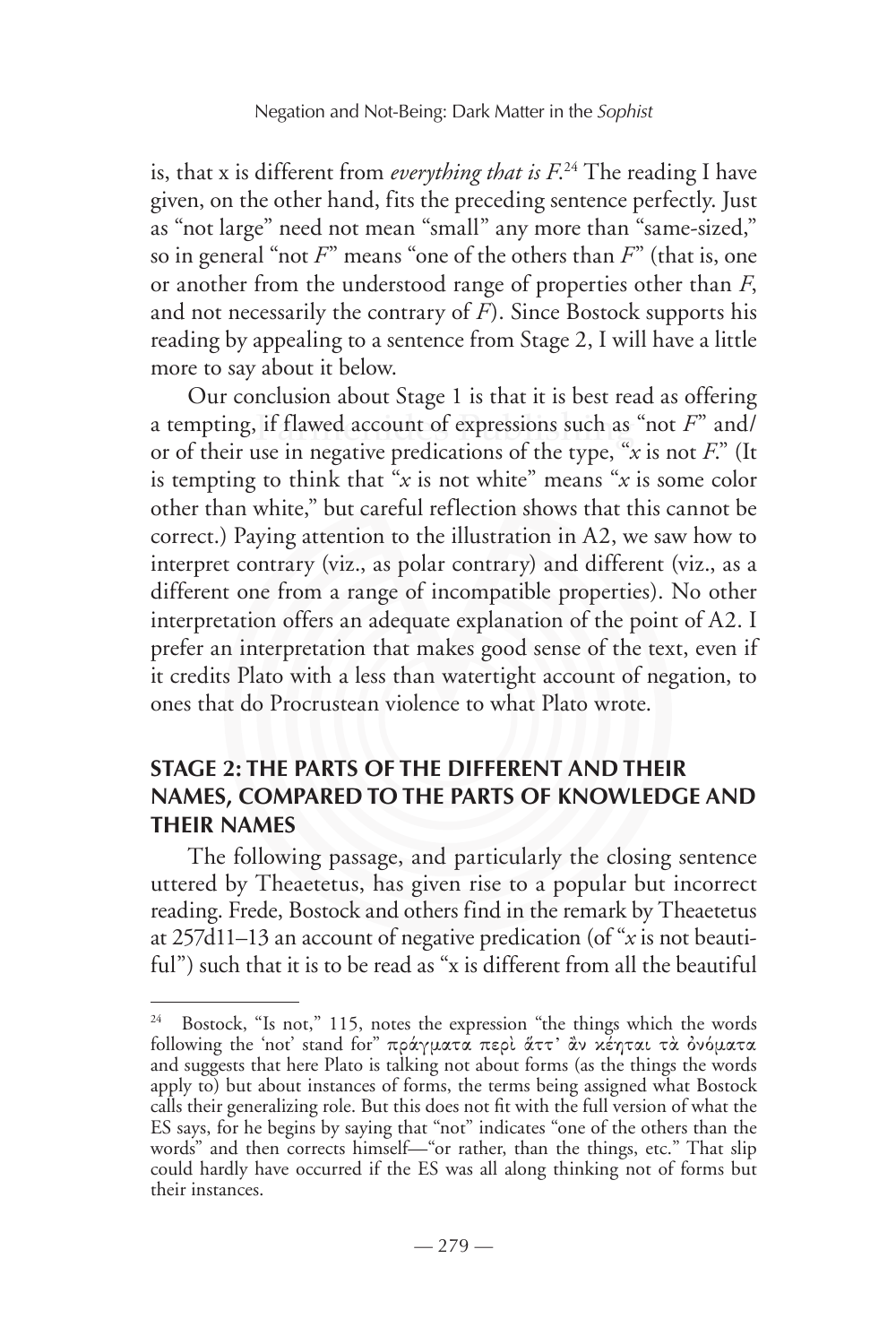Lesley Brown<br>
t a closer look at the passage shows that it<br>
n account of negative predication, but to<br>
, that of a "part of the different"—named<br>
beautiful" by analogy with a part of knowle<br>
ce) "geometry." This is the pr things."25 But a closer look at the passage shows that its function is not to give an account of negative predication, but to introduce a novel notion, that of a "part of the different"—named by a phrase such as "not beautiful" by analogy with a part of knowledge, named by (for instance) "geometry." This is the prelude to further discussion of negative forms in the succeeding lines.

| 257c5 |               | ΞΕ. Τόδε δὲ διανοηθῶμεν, εἰ καὶ σοὶ συνδοκεῖ.                                                            |  |
|-------|---------------|----------------------------------------------------------------------------------------------------------|--|
|       |               | ΘΕΑΙ. Τὸ ποῖον;                                                                                          |  |
|       |               | ΞΕ. Ή θατέρου μοι φύσις φαίνεται κατακεκερματίσθαι                                                       |  |
|       |               | καθάπερ ἐπιστήμη.                                                                                        |  |
|       | $Θ$ EAI. Πῶς; |                                                                                                          |  |
| 10    |               | ΞΕ. Μία μέν ἐστί που καὶ ἐκείνη, τὸ δ' ἐπί τῳ γιγνόμενον                                                 |  |
|       |               | μέρος αὐτῆς ἕκαστον ἀφορισθὲν ἐπωνυμίαν ἴσχει τινὰ                                                       |  |
| d     |               | έαυτής ἰδίαν· διὸ πολλαὶ τέχναι τ' εἰσὶ λεγόμεναι καὶ                                                    |  |
|       | ἐπιστῆμαι.    |                                                                                                          |  |
|       |               | ΘΕΑΙ. Πάνυ μὲν οὖν.                                                                                      |  |
|       |               | ΞΕ. Οὐκοῦν καὶ τὰ τῆς θατέρου φύσεως μόρια μιᾶς                                                          |  |
| 5     |               | ούσης ταύτον πέπονθε τούτο.                                                                              |  |
|       |               | ΘΕΑΙ. Τάχ' ἄν· ἀλλ' ὅπη δή λέγωμεν; (1995 ΟCT ἀλλά πῆ)                                                   |  |
|       |               | ΞΕ. "Εστι τῷ καλῷ τι θατέρου μόριον ἀντιτιθέμενον;                                                       |  |
|       |               | ΘΕΑΙ. Έστιν.                                                                                             |  |
| 10    |               | ΞΕ. Τοῦτ' οὖν ἀνώνυμον ἐροῦμεν ἤ τιν' ἔχον ἐπωνυμίαν;<br>ΘΕΑΙ. Έχον· ὃ γάρ μή καλὸν ἑκάστοτε φθεγγόμεθα, |  |
|       |               | τούτο οὐκ ἄλλου τινὸς ἕτερόν ἐστιν ἢ τῆς τοῦ καλοῦ φύσεως.                                               |  |
|       |               |                                                                                                          |  |
| 257c5 | Str.          | And we should consider the following, if you agree.                                                      |  |
|       | Tht.          | What?                                                                                                    |  |
|       | Str.          | It seems to me that the nature of the different is to be par-                                            |  |
|       |               | celled out, just like knowledge.                                                                         |  |
|       | Tht.          | How so?                                                                                                  |  |
| c10   | Str.          | Well, knowledge also is a single thing, surely, but each of its                                          |  |
|       |               | parts that applies to something is marked off and gets some special                                      |  |
|       |               | name of its own. That's why there are many skills and kinds of knowl-                                    |  |
|       |               | edge that get spoken of.                                                                                 |  |
|       | Tht.          | Certainly.                                                                                               |  |
| 257d4 | Str.          | And so with the nature of the different: though it's a single                                            |  |
|       |               | thing, it has parts in a similar fashion.                                                                |  |
|       | Tht.          | Possibly, but shouldn't we say how?                                                                      |  |
|       | Str.          | Is there some part of the different that is set against the                                              |  |
|       | beautiful?    |                                                                                                          |  |
|       | Tht.          | There is.                                                                                                |  |
|       | Str.          | So shall we say it's nameless, or that it has a name?                                                    |  |
|       |               |                                                                                                          |  |

<sup>25</sup> Frede, *Prädikation*, 86–89; Bostock, "Is not," 115–117.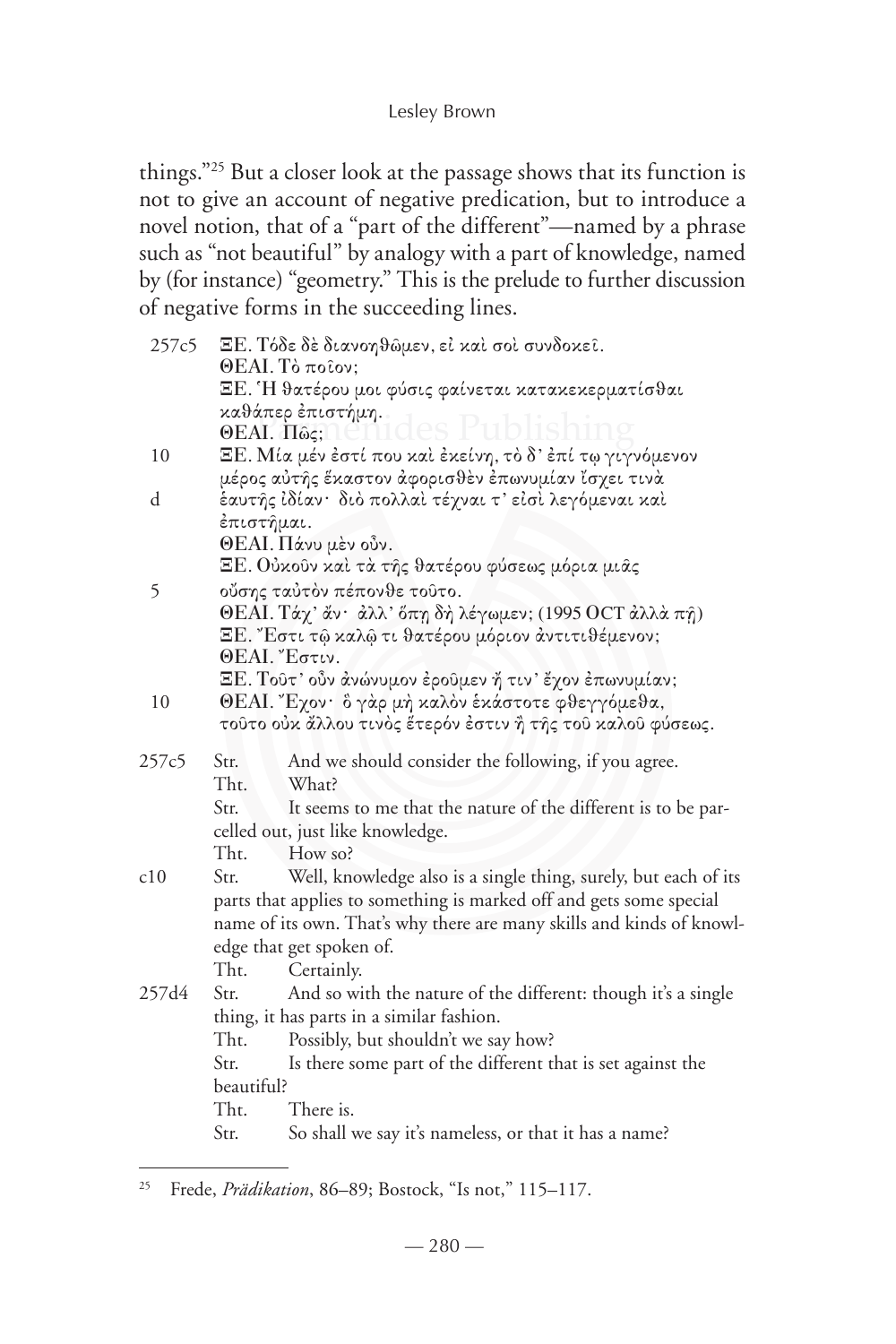257d10 Tht. That it has a name; because what—from time to time—we put into words as "not beautiful", it's this that is different from nothing other than the nature of the beautiful. *(In other words: the name you just asked me about—of the "part of the different set against the beautiful"—is "not beautiful.")*

Negation and Not-Being: Dark Matter in the *Sophist*<br>
. That it has a name; because what—from time<br>
into words as "not beautiful", it's this that is differen<br>
other than the nature of the beautiful. (In other word<br>
just as Once again the ES begins with a claim Theaetetus doesn't understand. But the young man rapidly catches on, this time without the help of an example, and at 257d3 signifies that he understands how the parts of knowledge, each applied to something, have names of their own. Still, let's supply some examples, using names of "parts of knowledge" from the dialogue in which we first meet him.

#### Knowledge

| <b>APPLIED TO:</b> | producing shoes | shapes   | numbers    |
|--------------------|-----------------|----------|------------|
| <i>NAME:</i>       | cobblery        | geometry | arithmetic |

The ES proceeds with his analogy, and gets Theaetetus to agree that there is a part of the different set against the beautiful, and to name it. The young man obliges with the name "not beautiful."

# Different

| FROM:        | beautiful     | large     | etc. |
|--------------|---------------|-----------|------|
| <i>NAME:</i> | not beautiful | not large |      |

That is the entire message of this short passage. It does not, pace Bostock and Frede, offer an account of negative predication, and *a fortiori* does not offer one in extensional terms. Both scholars interpret Theaetetus as offering an analysis of "*x* is not beautiful" as "*x* is different from everything that is beautiful." But to take the phrase "different from nothing other than the nature of the beautiful" to mean "different from everything which is beautiful" is a desperate expedient, and the alleged parallels cited by Frede go no way toward making this interpretation plausible.26

<sup>26</sup> Frede, *Prädikation*, 88, cites *Phaedrus* 248c, 251b; *Republic* 429c, for "the nature of *F"* meaning simply "the *F*s."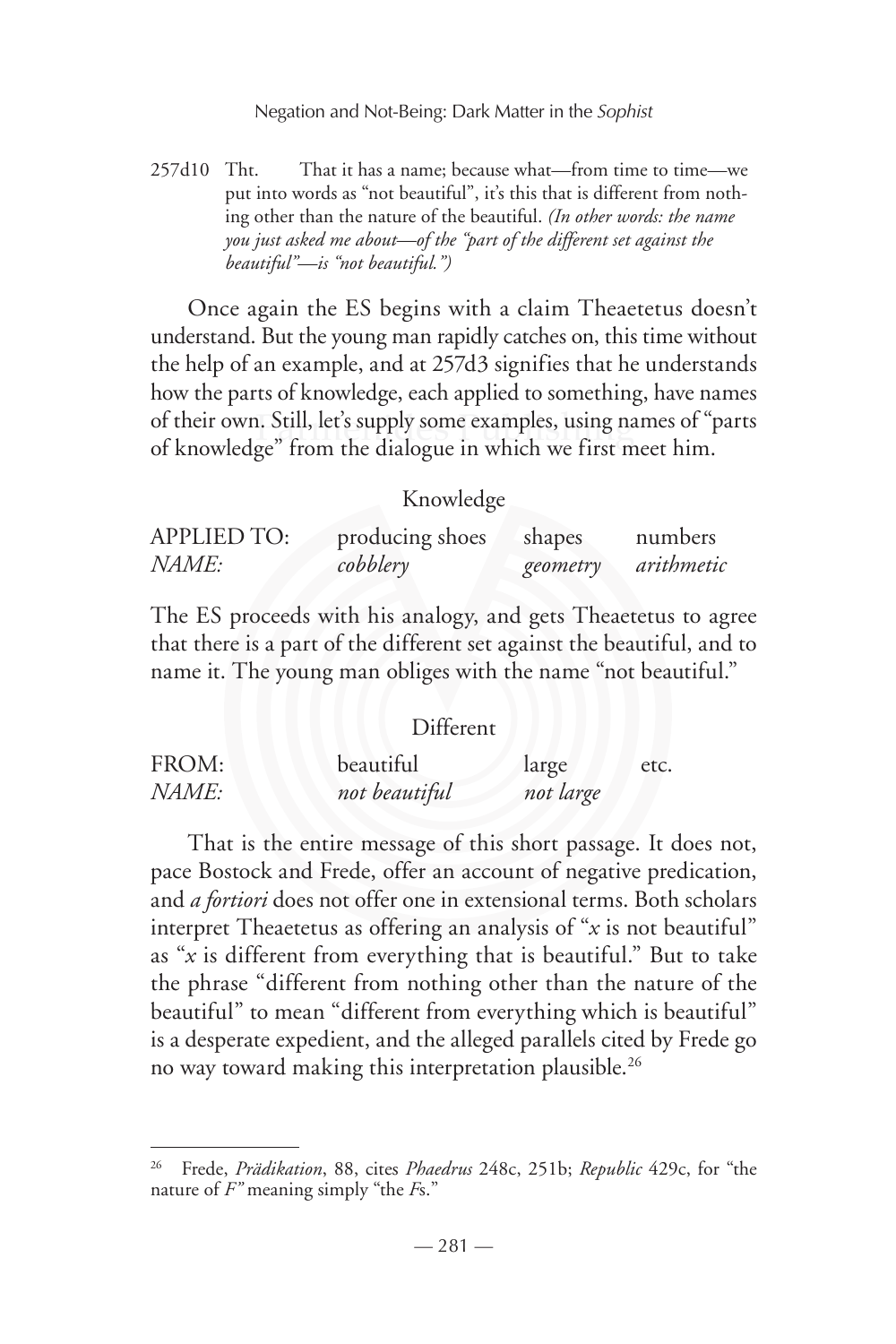Lesley Brown<br>
Lesley Brown<br>
Lesley Brown<br>
Lesley Brown<br>
Lesley Contains Contains Contains 2<br>
Expression must be taken as 'whatever is not<br>
the word ενάστοτε has no intelligible fu<br>
that ενάστοτε must be translated "on eac Here is how Bostock argues for his view. Taking his start from the phrase ὃ γὰρ μὴ καλὸν ἑκάστοτε φθεγγόμεθα, he writes: "the subject expression must be taken as 'whatever is not beautiful' for otherwise the word ἑκάστοτε has no intelligible function. [He is assuming that ἑκάστοτε must be translated "on each occasion," which I dispute below.] But then it follows that 'the nature of the beautiful' must also be taken as generalizing, and equivalent to 'whatever is beautiful' if we are not to credit Plato with obvious nonsense. Of course we do not call things not beautiful just because they are other than the form of beauty."27 Reply: indeed we do not, but the better inference is that "the nature of the beautiful" does indeed mean the form of beauty, and that the subject expression therefore should *not* be understood as referring to whatever is not beautiful.

My alternative translation "what—from time to time—we put into words as 'not beautiful'" indicates that the topic is precisely the form or kind of the *not beautiful*, that is, the very part of the *different* set against the *beautiful* that Theaetetus was asked to name. I justify it by pointing out that Plato commonly uses ἑκάστοτε in contexts where it cannot mean "each time" but rather "from time to time." 28 But even if we keep the traditional translation, the reading given by Bostock and Frede can be safely set aside, both because it ignores the context of Theaetetus' remark, and because it gives a very strained, if not impossible, reading of the words "is different from nothing other than the nature of the beautiful."29

So what is the role of this passage? The analogy between knowledge and its parts, and the different and its parts, suggests the following. Knowledge is a form, and (probably) its objects are forms too; hence its parts—branches identified by their objects—are forms. And by comparing the *different* to *knowledge*, Plato suggests

<sup>27</sup> Bostock, "Is not," 116.

<sup>28</sup> The clearest cases are *Theaetetus* 187e5, *Symposium* 177a5, *Republic* 393b7. It is striking how frequently Plato combines ἑκάστοτε with verbs of saying, often—it seems—as a sort of catchphrase. I have noted over twenty occurrences. See also *Sophist* 237d6*.*

As van Eck, "Falsity without," 32, argues persuasively, while keeping the traditional translation of ἑκάστοτε.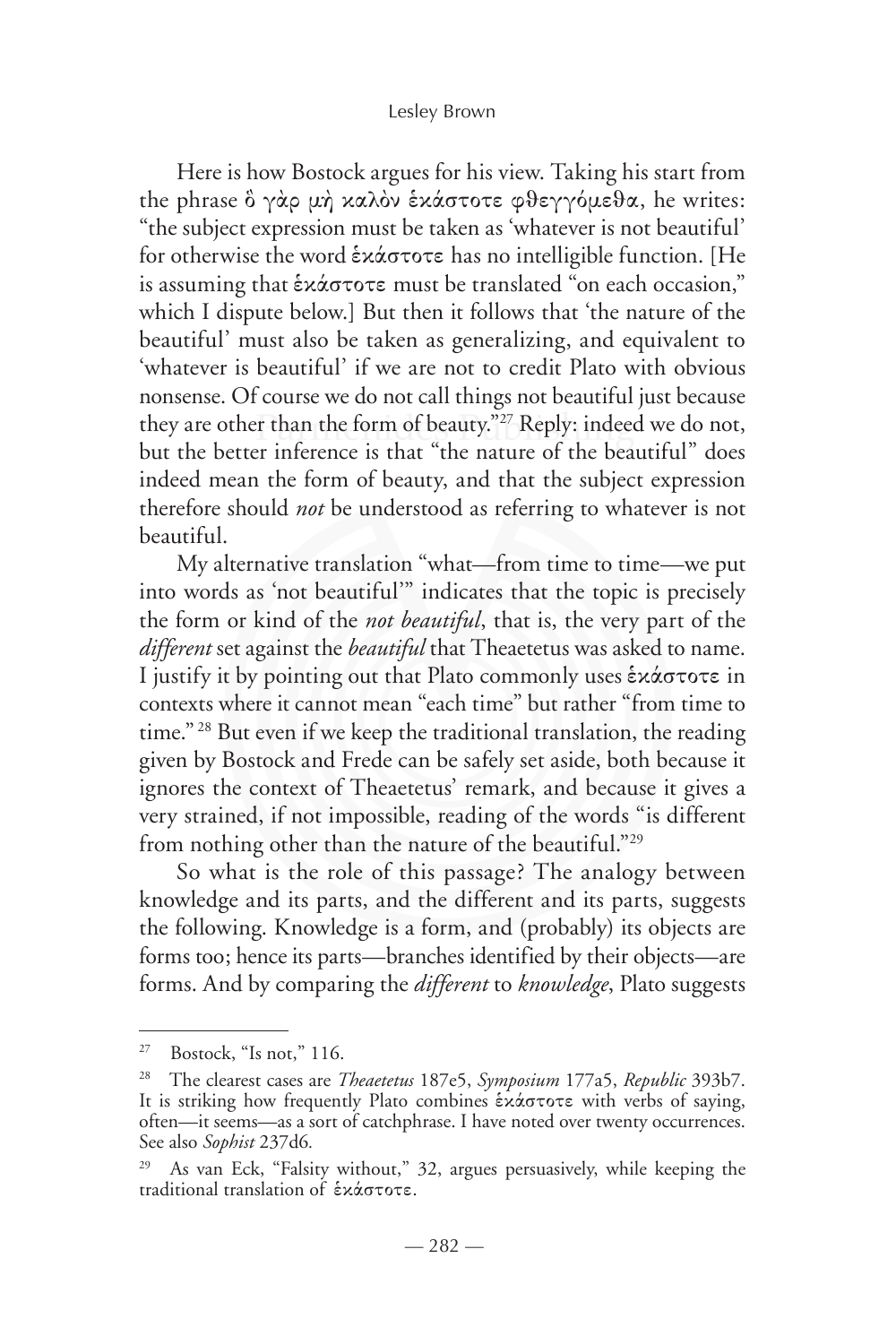Negation and Not-Being: Dark Matter in the *Sophist*<br>
t the same way, the *different* is a form, wha<br>
against" ( $\&vei\tau\tau\tau\theta\&e\mu\epsilon\nu\omega\nu$ ) is a form (e.g., the<br>
resulting part itself, whose name is "not bo<br>
i. Those who that, in just the same way, the *different* is a form, what each part of it is "set against" (ἀντιτιθέμενον) is a form (e.g., the beautiful), and so the resulting part itself, whose name is "not beautiful," is itself a form. Those who might—with good reason—baulk at such negative forms are to be lulled into acceptance by the analogy with the parts of knowledge; and comforted by noting a parallel between the ways each of Knowledge and the Different are parcelled out.<sup>30</sup> In the sequel, the ES will stress that the *not beautiful*, the *not large*, the *not just* and so on have an equal claim to being as the beautiful, the large and the just.<sup>31</sup> This seems a strange thesis for Plato to be arguing for, and one that seems to conflict with Aristotle's claims that the Platonists deny negative forms.<sup>32</sup>

How are we to understand the positing of a form of not *F*, described as a part of the *different* set against *F*? How can we apply the moral of Stage 1 to this? One way to do so—though I don't feel entirely confident it is right—is to carry over the idea that Plato has in mind a range of incompatible properties such that to be not *F* is to have some property *taken from that range* that is other than *F*ness. Thus the form *not large* is the form or property of being some size (relative to . . .) other than large. Likewise, the form *not beautiful* is the property of having some aesthetic property other than beautiful: perhaps plain, perhaps ugly. I have already noted, above, that this is unsatisfactory as an account of negation, even though it is an account that appealed to thinkers as diverse as Hegel, Bosanquet and Ryle. But if we set aside that objection, we can see the appeal of understanding "not square" as "having some shape other than square" and "not green" as "having some color other than green." If you want to countenance negative forms/forms of negations, it is

<sup>257</sup>c. A further parallel is missed in English: knowledge of  $\dots$  and different from . . . are both expressed by the genitive case in Greek.

 $258b9-10$ , not beautiful "is no less than" beautiful.  $258a1-2$ , "δμοίως άρα τὸ μὴ μέγα καὶ τὸ μέγα αὐτὸ εἶναι λεκτέον"; 258b9–c4, indicates that these are regarded as forms.

<sup>32</sup> *Metaphysics* 990b13–14, 1079a9–10. The issue is a complex one; see Frede, *Prädikation*, 92, and G. Fine, *On Ideas* (Oxford: Oxford University Press, 1993), 113–116, with notes. I agree with Frede, against Fine, that this passage *does* assert the existence of negative forms/forms of negations.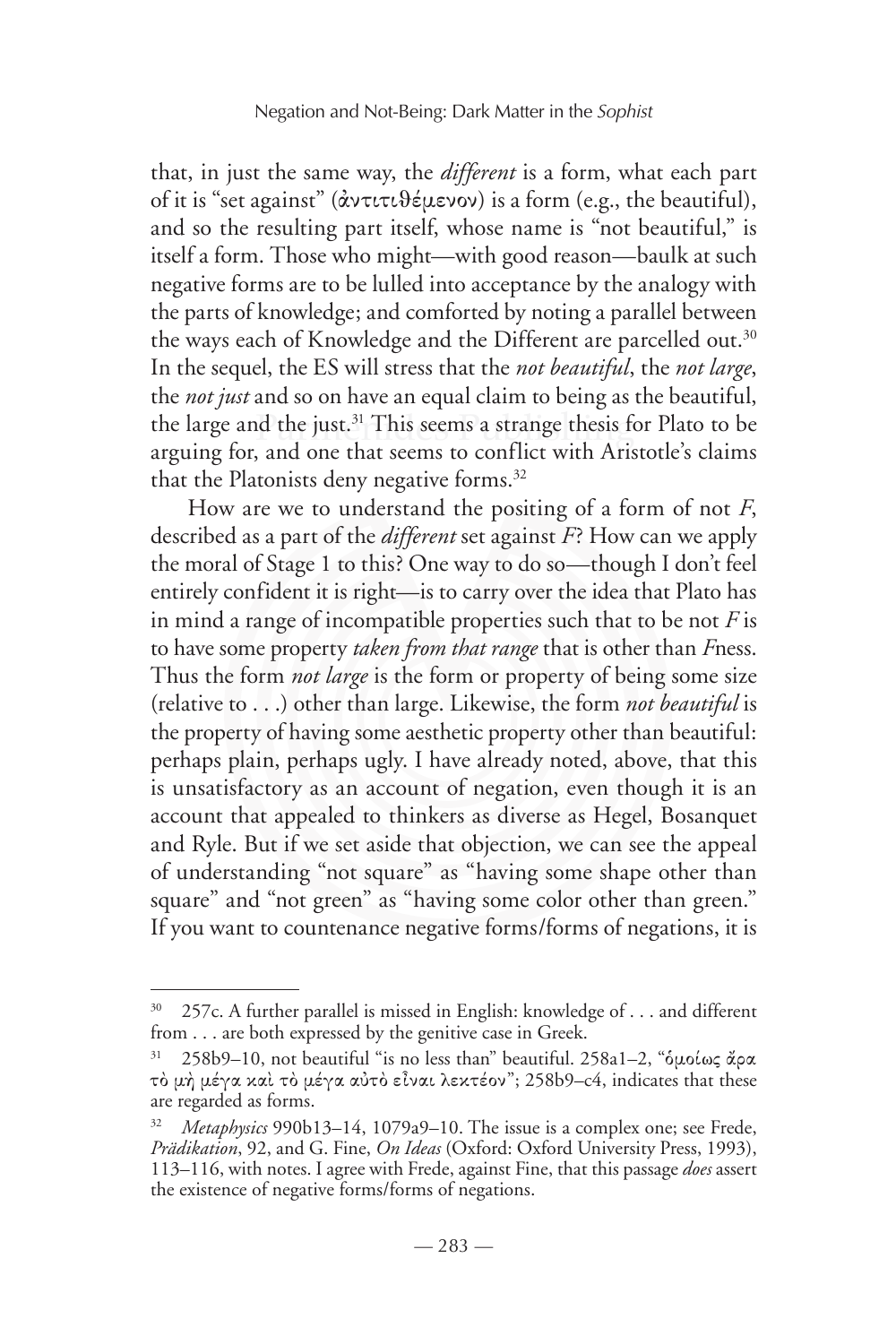comforting (if incorrect) to do so with some positive designation.<sup>33</sup> A more serious difficulty for this understanding of the notion of *not large* as a part of the *different*, is this: how do we apply this to the account—or rather the two accounts—of *not being* that follow?

### **STAGE 3: THE TWO FORMULAE FOR NOT BEING**

Lesley Brown<br>
if incorrect) to do so with some positive dends difficulty for this understanding of the<br>
part of the *different*, is this: how do we a<br>
-or rather the two accounts—of *not being*<br> **HE TWO FORMULAE FOR NOT B** In the third and most puzzling stretch, the ES will offer, in swift succession, two formulae for τὸ μὴ ὄν*,* not being. Let's call them the first formula for not being, 258a11–b8, and the second formula for not being, 258d5–e3. There is a sharp divide between scholars who favor

the Analogy interpretation—whereby Plato offers an account of *not being* according to which it is one part of the different, the one set against *being*—by analogy with the *not large*, which is another part of the *different*, this time set against *large*, 34

and those who favor

the Generalization interpretation—whereby *not being* is "the part of the *different* set against each being" (258e2, or against "the being of each" if we read *hekastou*); in other words, whereby *not being* generalizes over *not F*, *not* G, etc.35 Hence "not being" does not refer to a single part, the unique part set against *being*, but is rather a general term covering each and every part that is set against some being or other.

Now the debate is a crucial one. If the analogy interpretation is right, the ES does indeed postulate a form of *not being*, in a manner

<sup>&</sup>lt;sup>33</sup> Ferejohn, "Semantic Fragmentation," 279, argues for this line, putting a lot of weight on the term *antithesis*. See also M.-L. Gill at <http://plato.stanford.edu/ archives/win2009/entries/plato-sophstate/>. Many scholars oppose this reading, including Lee, "Plato on Negation," 292 and 296; Dixsaut, "La Négation," 188n15.

<sup>34</sup> Owen, "Not-Being," 232–241, esp. 239.

<sup>35</sup> Defended by, among others, Frede, *Prädikation*, 91–92, and J. van Eck, "Not being and difference: on Plato's *Sophist* 256d5–258e3," *Oxford Studies in Ancient Philosophy* (2002), 68–83, at 73ff.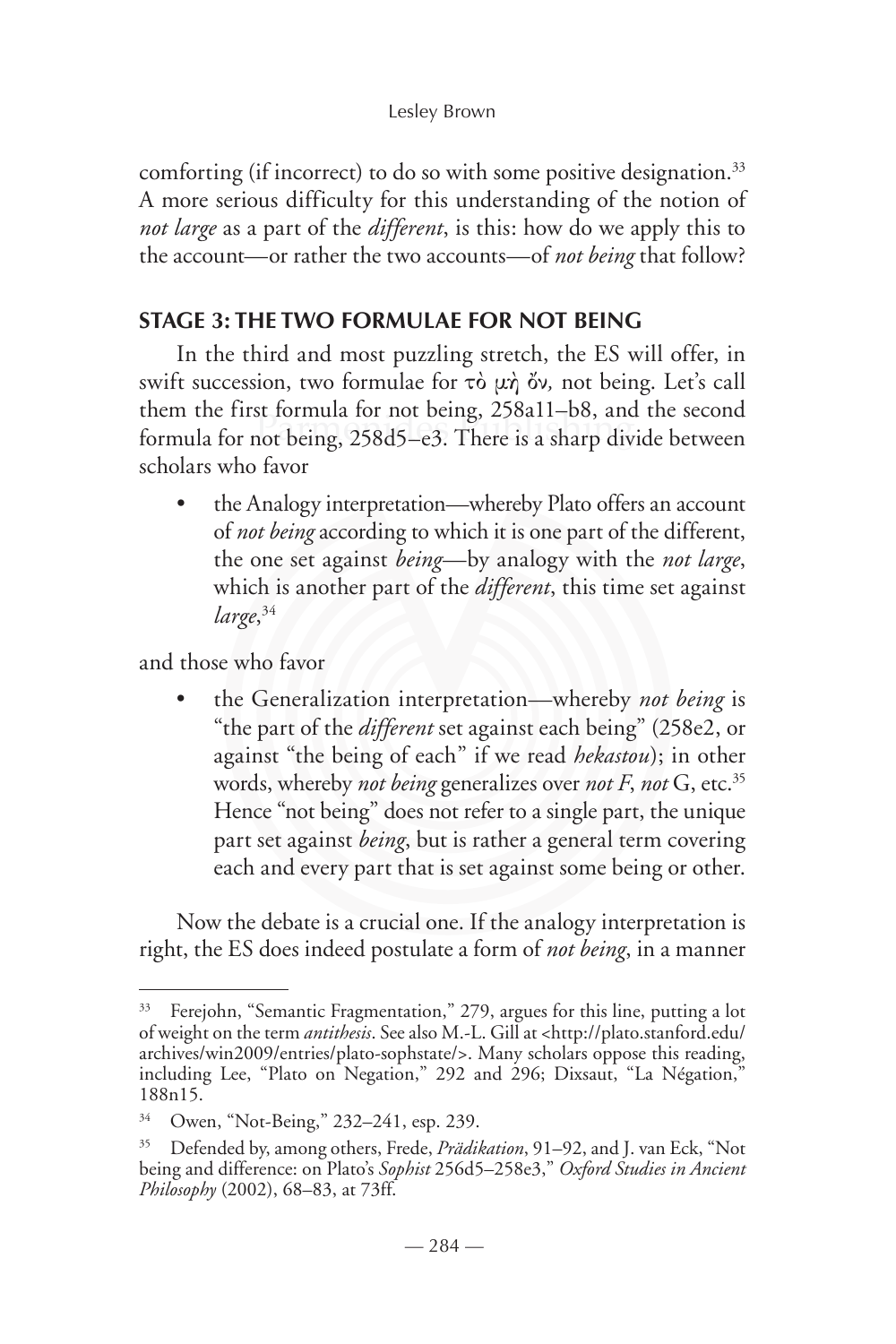Negation and Not-Being: Dark Matter in the *Sophist*<br>he forms of *not beautiful, not large* and so on<br>in Phase 2. And indeed, much of his langua<br>oing precisely that. See 258b9–c5, at the clo<br>arks "just as the large was lar parallel to the forms of *not beautiful*, *not large* and so on that he had argued for in Phase 2. And indeed, much of his language suggests that he is doing precisely that. See 258b9–c5, at the close of which the ES remarks "just as the large was large and the beautiful beautiful, and the not large not large and the not beautiful not beautiful, so too not being in just the same way was and is not being."36 This seems to be a clear statement that there is a form of not being, in just the same way as (and in addition to) the other negative forms. So far the so-called Analogy interpretation of the first formula seems to be vindicated. But it faces serious difficulties. After setting out the relevant texts I shall argue that the so-called Generalization interpretation is probably the correct one. Before we proceed, note that on one point both formulae are in agreement: *not being* is *not* identified with the *different*, but with either one special part of it (as on the Analogy reading, suggested by the first formula), or with any part of the different (as on the Generalization reading).

### **FIRST FORMULA FOR NOT BEING,** *SOPHIST* **258A11–B8**

| 258a11<br>$\mathbf b$ | ΕΕ. Ούκουν, ώς έοικεν, ή της θατέρου μορίου φύσεως<br>καί της του όντος πρός άλληλα αντικειμένων αντίθεσις                                                                                                                                                                                                                                                                        |
|-----------------------|-----------------------------------------------------------------------------------------------------------------------------------------------------------------------------------------------------------------------------------------------------------------------------------------------------------------------------------------------------------------------------------|
| b5                    | ούδεν ήττον, εί θέμις είπειν, αύτου του όντος ούσία έστίν,<br>ούκ έναντίον έκείνω σημαίνουσα άλλά τοσοῦτον μόνον,<br>έτερον έκείνου.<br>ΘΕΑΙ. Σαφέστατά γε.<br>ΕΕ. Τίν' ούν αύτήν προσείπωμεν;<br>ΘΕΑΙ. Δήλον ότι τὸ μὴ ὄν, ὃ διὰ τὸν σοφιστὴν ἐζητ-<br>ούμεν, αὐτό έστι τούτο.                                                                                                   |
| 258a11                | So, it seems, the setting-against of a part of the nature of the<br>Str.<br>different and <a of="" part=""> of the nature of being, lying one against<br/>the other, is no less being [ousia] than being itself-if I may be per-<br/>mitted to put it like that-, for it signifies not a contrary of it, but<br/>just this: different from being.<br/>Tht. That's very clear.</a> |
| 258b5                 | Str. So what shall we call this setting-against?<br>Tht. It's clear that this very thing is that not being which we have<br>been searching for on account of the sophist!                                                                                                                                                                                                         |

<sup>&</sup>lt;sup>36</sup> With the OCT, I accept the additions by Boeckh in 258c1–2. Those who prefer not to add them to the text must supply them mentally.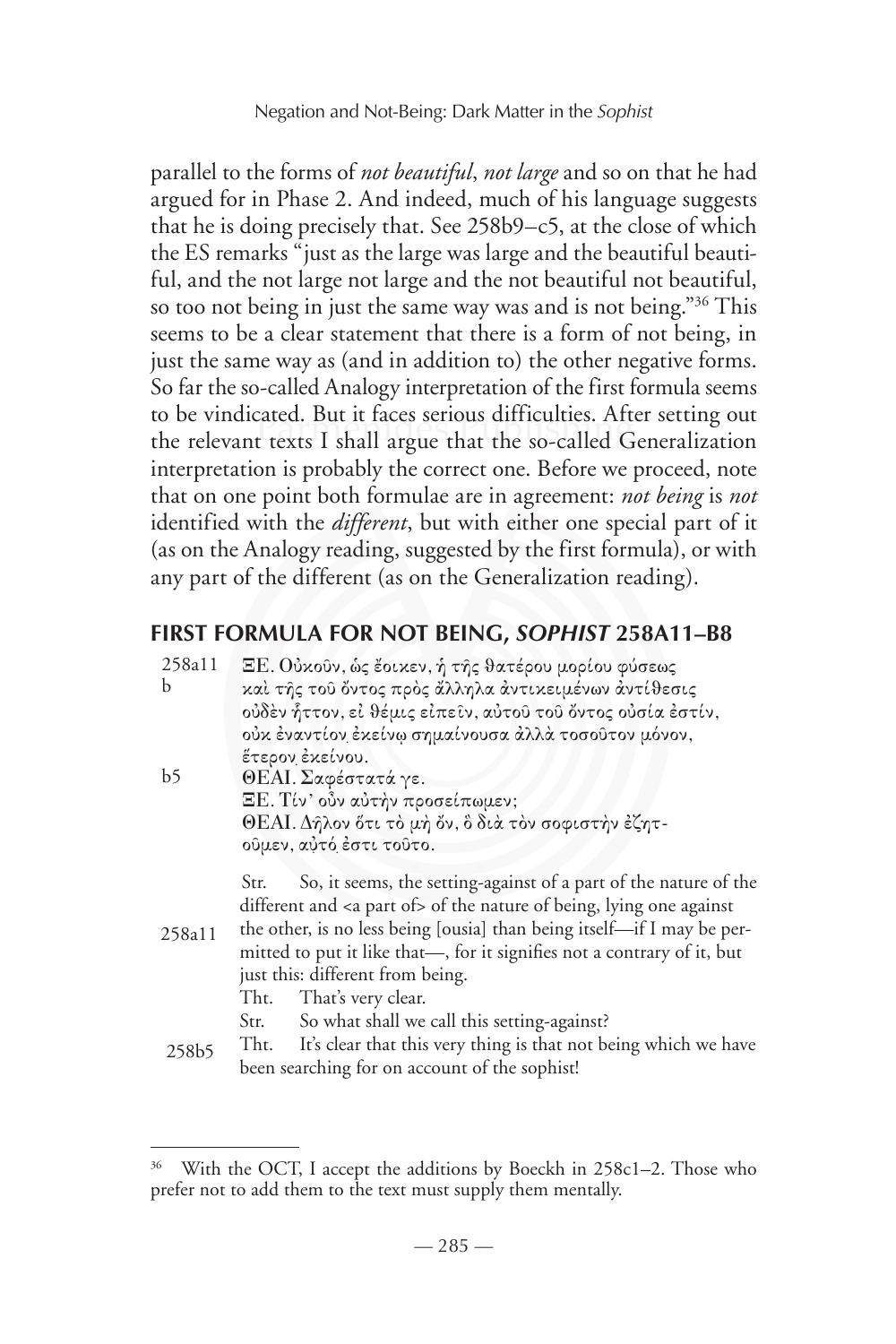Lesley Brown<br>
us' response at b5 is surely meant to raise :<br>
the preceding sentence is one of the hardes<br>
ussed the many possible construals of the<br>
but that in any event it is a small slip on P<br>
itihesis subject of "sign Theaetetus' response at b5 is surely meant to raise a smile from the reader. The preceding sentence is one of the hardest to fathom. Lee has discussed the many possible construals of the Greek, and has pointed out that in any event it is a small slip on Plato's part to make the antithesis subject of "signifies" (however we understand the antithesis in question). But the major issue is how we understand what the antithesis is between, and this hangs on whether or not we mentally supply <a part of> at b1.37 If we do not do so, then the antithesis is between a part of the different and being, and this yields the Analogy interpretation favored by Owen and others. If we do make that mental supplement, then the formula can perhaps be seen to fall into line with the second formula, which (as I show below) seems unambiguously to favor the Generalization interpretation. For if we do, the effect is that *not being* is an antithesis between a part of the *different* and any part of *being* (for instance, the beautiful). It has to be admitted that this is a strained reading of the first formula, and, if the ES had stopped after the first formula for *not being*, the Analogy interpretation would prevail. As I noted above, the lines which follow the statement of the first formula, 258b9ff., certainly seem to point us to μὴ ὄν (*not being*) as a form in its own right, on a par with the *not beautiful*, the *not large* and so on. But the sequel, the second formula for *not being*, puts things in a different light.

### **SECOND FORMULA FOR NOT BEING,** *SOPHIST* **258D5–258E5**

258d5 ΞΕ. Ἡμεῖς δέ γε οὐ μόνον τὰ μὴ ὄντα ὡς ἔστιν ἀπεδείξαμεν, ἀλλὰ καὶ τὸ εἶδος ὃ τυγχάνει ὂν τοῦ μὴ ὄντος ἀπεφηνάμεθα· τὴν γὰρ θατέρου φύσιν ἀποδείξαντες οὖσάν e τε καὶ κατακεκερματισμένην ἐπὶ πάντα τὰ ὄντα πρὸς ἄλληλα, τὸ πρὸς τὸ ὂν ἕκαστον μόριον αὐτῆς ἀντιτιθέμενον ἐτολμήσαμεν εἰπεῖν ὡς αὐτὸ τοῦτό ἐστιν ὄντως τὸ μὴ ὄν. ΘΕΑΙ. Καὶ παντάπασί γε, ὦ ξένε, ἀληθέστατά μοι

Lee, "Negation," 282–283, lists various interpretations with their adherents. He argues against supplying <part of> to yield either *part of being*, or *part of the nature of being*, protesting—strongly but not decisively—that we have not been introduced to the notion of a part of being. Frede, *Prädikation*, 91–92, defends supplying <part of>, to make the first formula cohere with the second.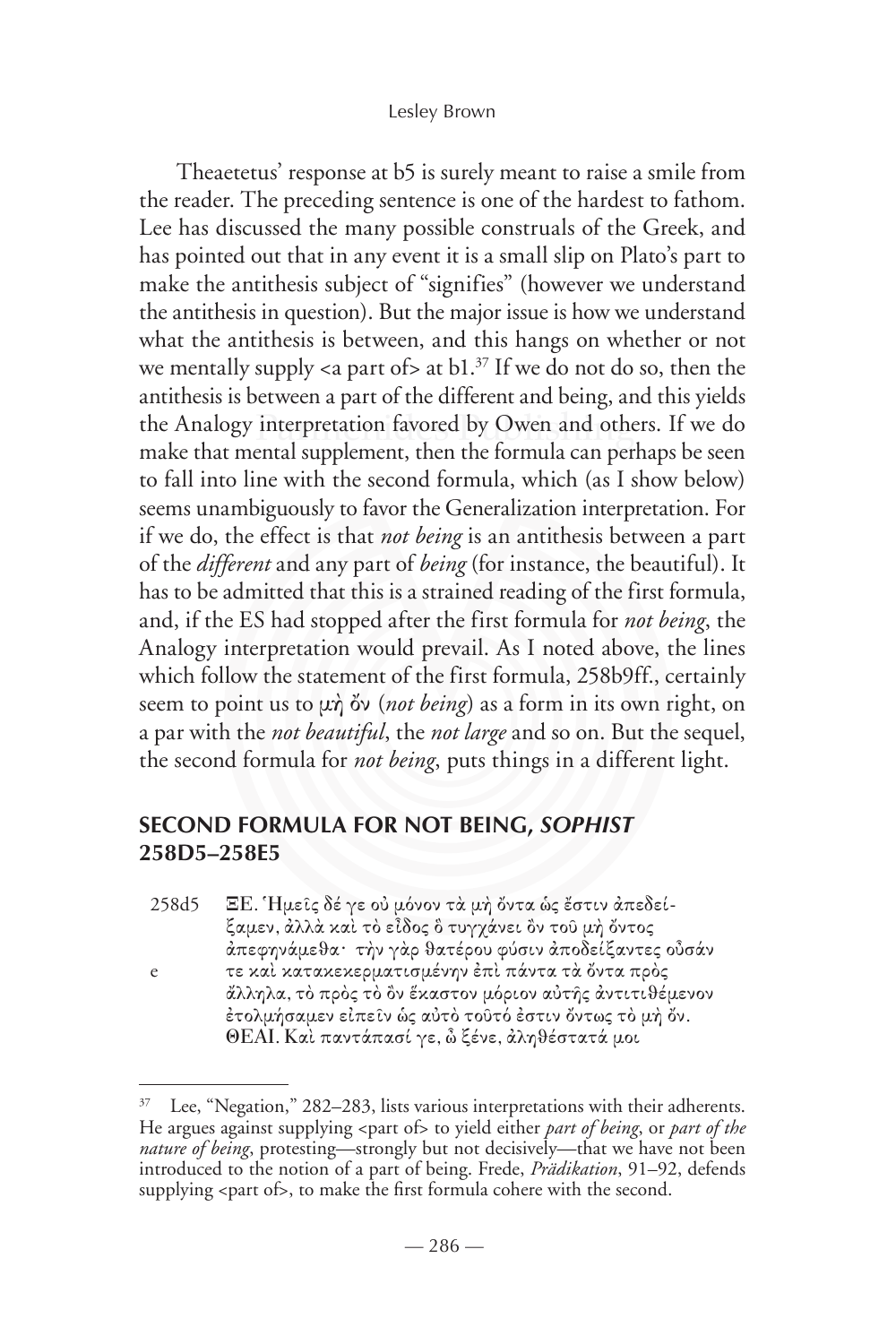#### e5 δοκοῦμεν εἰρηκέναι.

Negation and Not-Being: Dark Matter in the *Sophist*<br> **ExoDyLEV EXPINE ASSAUTE:**<br>
Whereas we have not only demonstrated<br>
rangs that are not are, but in addition we've brow<br>
the what the form of not being is. We've demonstr Str. Whereas we have not only demonstrated that the things that are not are, but in addition we've brought to light what the form of not being is. We've demonstrated the nature of the different, showing that it is, and that it's parcelled out<sup>38</sup> over all the things that are, set against each other<sup>39</sup>; and the part of it set against each being—that very thing is what we've dared to say really is not being. Tht. Absolutely, sir; I think we've spoken very truly indeed. 258d e e4

We must first try to identify the two achievements referred to by the ES: a) we have demonstrated that the things that are not are, and b) we have brought to light what the form of not being is. We may hazard that with a) the ES refers back to the Communion of Kinds section, with its final proof that the kind Kinesis really is not being and being, since it shares in being (256d8–9). If so, the μὴ ὄντα, the things that are not, are things which are not the kind being, as *kinesis* is not the kind *being*, but of course is a being. The additional feat b), of bringing to light what the form of *not being* is, is presumably what occurs from 257c onward, culminating in the first formula for not being that I have just discussed.

In the sentence beginning "We've demonstrated" then, the ES is offering to restate what the form of *not being* is. First he remarks that he has demonstrated that the nature of the *different* is. This may refer back to the proof that *same* and *different* were among the five *megista gene* ("very great" or "greatest" kinds, 254e2–255b6). But when he adds that he's demonstrated that it's parcelled out over all the things that are, we recognize our Stage 2, the analogy between *knowledge* and the *different*. Now comes the problematic part: the remainder of the sentence, which purports to remind Theaetetus what he had shown not being to be. Whichever textual reading we adopt, the upshot is effectively the same: the second formula says that *not being* is *the part of (the different) set against each being*

<sup>38</sup> Cf. 257c7.

<sup>39</sup> Cf. 258b1.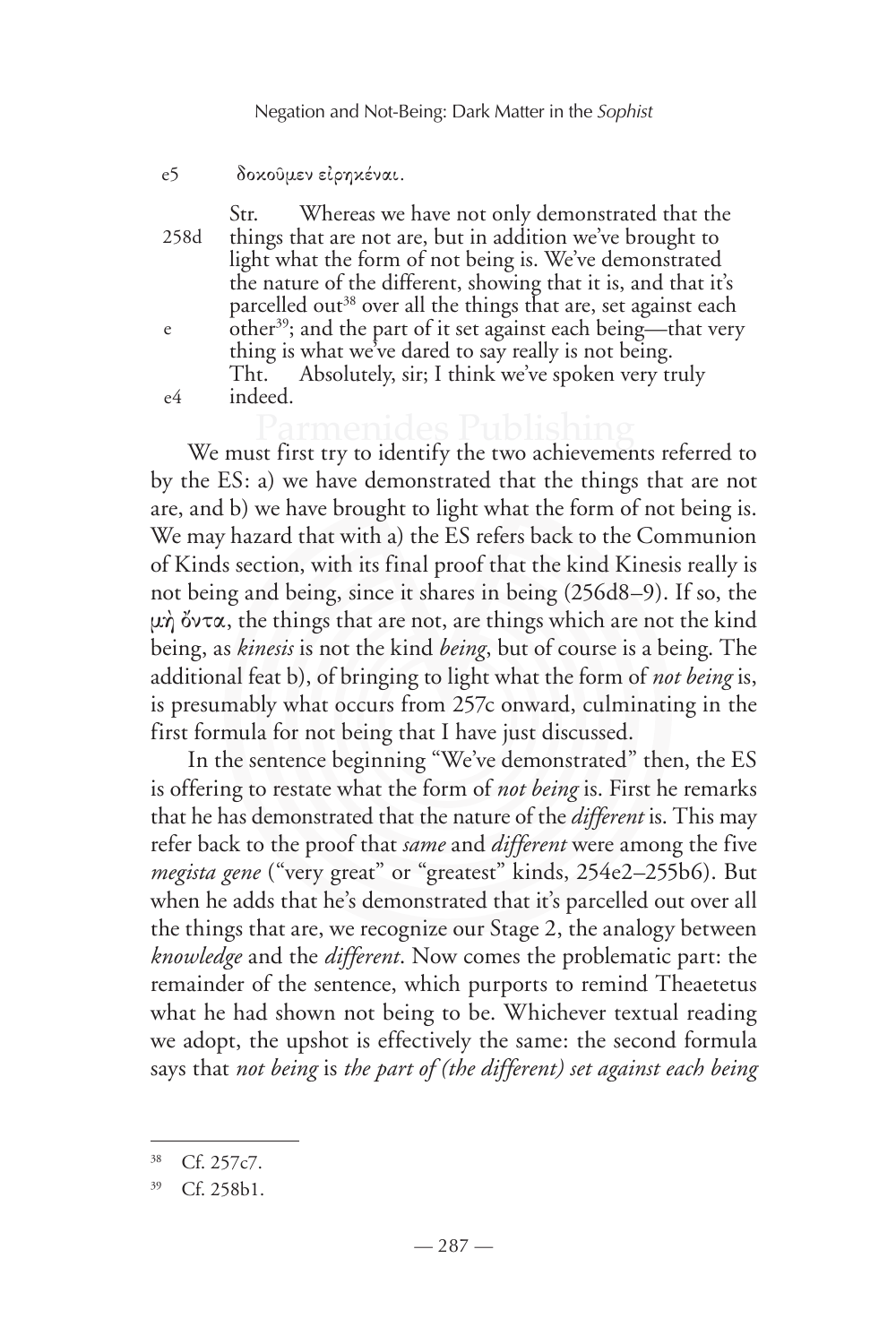Lesley Brown<br>
of (the different) set against the being of eac<br>
ranslator such as White and understand t<br>
identified with each and any part of the<br>
ng.<sup>41</sup> It is *not* identified with a single part<br>
z. In other words, *not* or "*the part of (the different) set against the being of each*."40 Even if we follow a translator such as White and understand the phrase as "*each part of the different set against being,"* the effect is the same: not being is identified with *each and any part* of the different set against a being.41 It is *not* identified with a single part, the one set against *being*. In other words, *not being* is explained as not being beautiful, or not being large, or not being just, or . . . and so on. The second formula for not being clearly offers the generalizing account of not being.42 And since it is introduced as a restatement of what he already delivered (note ἀπεφηνάμεθα and ἀποδείξαντες in 258d8), we should try to make the two formulae cohere, if possible. That is why I favored the less obvious way of interpreting the first formula, as discussed above.<sup>43</sup>

Let us take stock of the upshot of this discussion. Is it a surprise to find the ES explaining the much trumpeted form of *not being* in this way: reducing it, in effect, to not *F* or not *G* or not *H*? For this is how—as I have just argued—the second formula for not being must be read.

 $\overline{a}$ 

Once again I appeal to the important insight due to Charles Kahn, who emphasized the centrality of predication in the Greek concept of being. Given that the core of being is being something, it is not so surprising to find Plato explaining not being as not

<sup>40</sup> We find both forms in Simplicius: at *In Phys*. 135.26 the MSS quote the *Sophist* using *hekastou*; at 238.26 using *hekaston*.

<sup>41</sup> To see that both interpretations yield a reading whereby *not being* is understood as *any* part of the *different*, not just one part, compare the following phrases: 1) *each threshold set against a door*, and 2) *the threshold set against each door*. In both cases, the phrase generalizes over thresholds set against doors; in neither case does it pick just one threshold.

<sup>42</sup> See Frede, *Prädikation*, 91–92. Even Owen, "Not Being," 239–240n33, gives this generalizing interpretation of the second formula, despite his taking the opposing view both of Stage 1 and of the first formula.

<sup>43</sup> Lee, "Plato on Negation," 282n21, has a different way of reconciling the two formulae. He insists, plausibly, that the first formula discusses "Being Itself" but suggests that between the first and second formula Theaetetus' incorrect way of understanding that notion is corrected by the ES.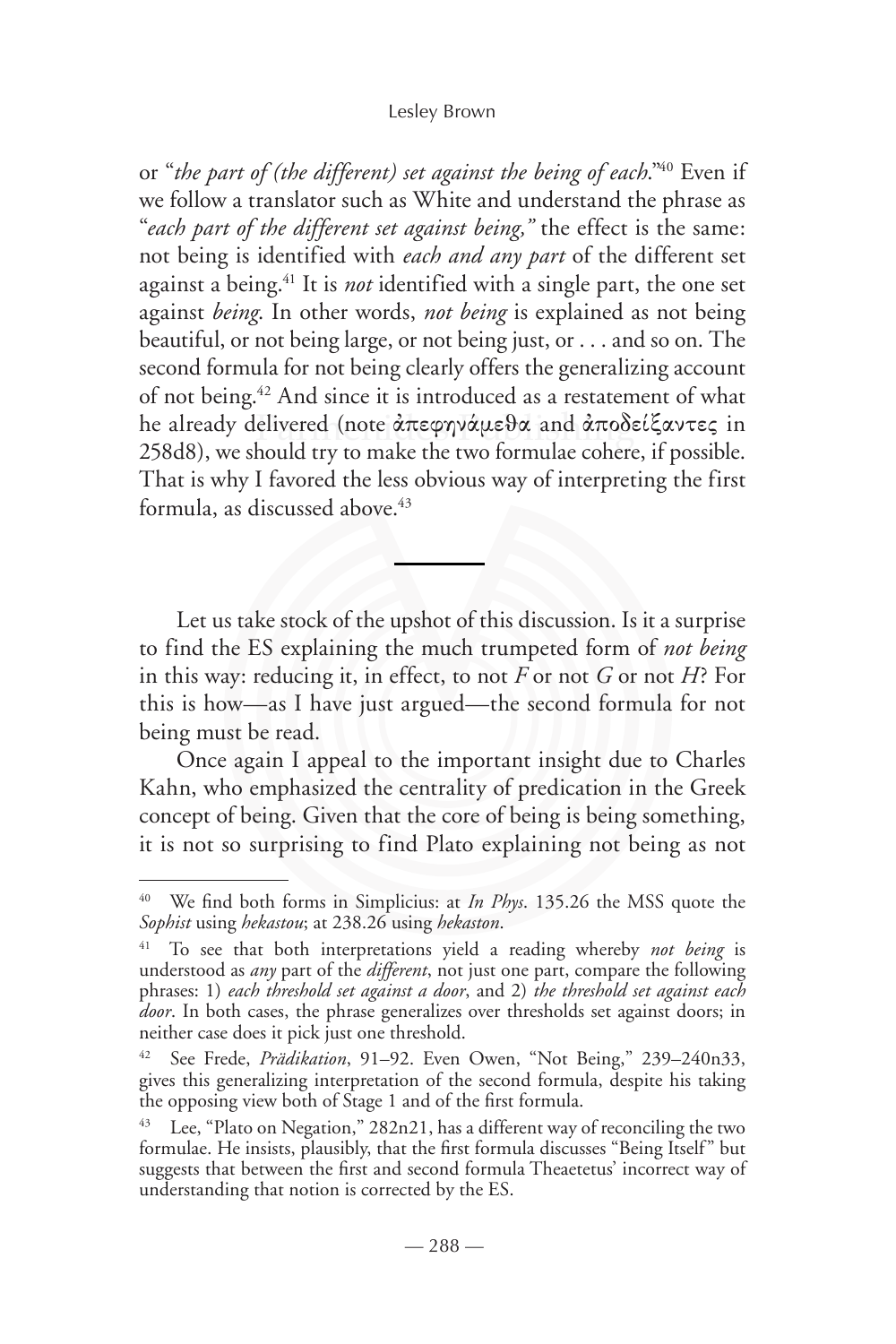Negation and Not-Being: Dark Matter in the *Sophist*<br>
., not being beautiful and so on. Indeed the<br>
standing of Stage 1 that I argued for above<br>
that stretch showed that what the ES was<br>
e expressions in general, even tho being large, not being beautiful and so on. Indeed this was the very understanding of Stage 1 that I argued for above. A careful reading of that stretch showed that what the ES was explicating was negative expressions in general, even though he introduced the point with the remark ὁπόταν τὸ μὴ ὂν λέγωμεν, "whenever we speak of not being."

Now, as we saw, Owen favored a different interpretation both of Stage 1 above, and of the formula for not being, whereby not large and so on were analogues for not being (rather than, as on my view, examples of not being). But, as Owen himself implicitly recognized, the alleged analogy simply doesn't work. Owen explained the analogy he discerned in Stage 1 as follows. The ES points out that not large needn't mean the contrary small, since same-sized (or middling, as Owen prefers to translate *ison*), which is not the contrary, is available as the meaning of not large. This, according to Owen, allows us to recognize by analogy the following point: negating "is" does not yield "is not in any way" (the contrary of "is") but "is not something."<sup>44</sup>

| $\ldots$ not $\ldots$ |                  | contrary               |
|-----------------------|------------------|------------------------|
| not large             | same-sized       | small                  |
| is not                | is not something | is not anything at all |

But as the table shows, and as Owen in effect accepts, there is a strong *dis*analogy between the two points he sees Plato making.<sup>45</sup> For what is not large may be either same-sized or small; so in this case the contrary is *possible*, but is not *required* by the negative expression. But things are quite different with the negation of "is." Owen takes Plato to be making the point that the contrary of being, viz., "what is not in any way" *cannot be applied to anything*.

<sup>&</sup>lt;sup>44</sup> Owen, "Not-Being," 234, "... just as ... calling a thing not white does not relegate it to the other extreme black, so . . . saying that it 'not is' does not relegate it to the other extreme from being."

<sup>45</sup> Owen, "Not-Being," 234: "The conclusion he is leading us to is that in one case <sc that of the negation of 'is'> this latter option is not open. With the verb 'to be' the negative construction not only does not mean the contrary (which is what the analogy is designed to show) but cannot even be applied to anything in the contrary state." Kostman, "False Logos," 203, points out the disanalogy.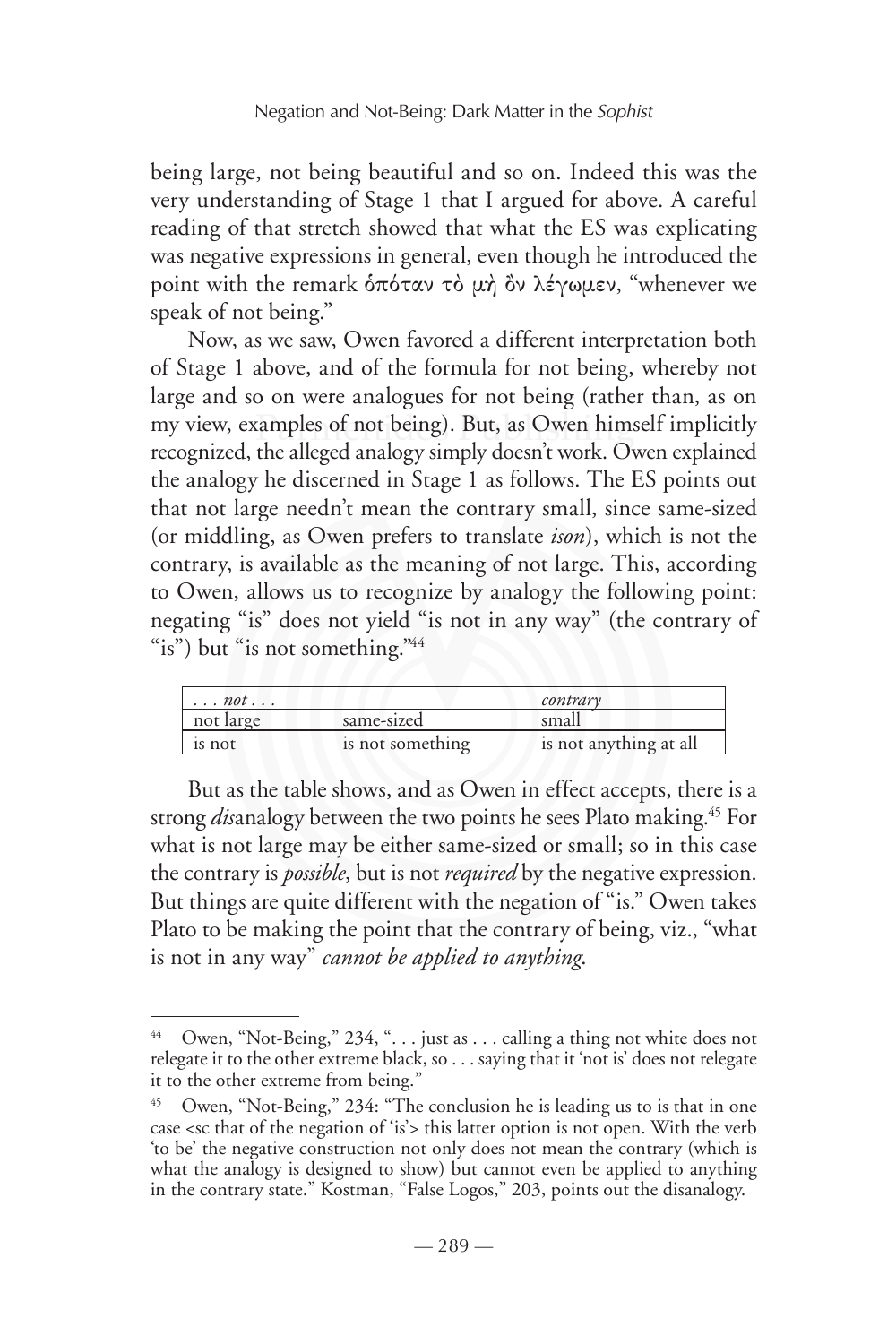### **CONCLUDING REMARKS**

Lesley Brown<br> **ING REMARKS**<br>
nost concludes my discussion of the dark<br>
ave shed much light on Stage 3, and I certa<br>
at "this carefully constructed doctrine of<br>
epresents one of Plato's "major 'analytic' acl<br>
bes it.<sup>46</sup> So That almost concludes my discussion of the dark stretch. I do not think I have shed much light on Stage 3, and I certainly am not convinced that "this carefully constructed doctrine of the Parts of Otherness" represents one of Plato's "major 'analytic' achievements," as Lee describes it.46 So I find it less surprising than Lee does that it is left "totally unused in Plato's subsequent account of falsity," though I agree in finding it strange that it is not even mentioned in the *résumé.* 

The role of Stage 1, however, seems to me clear. Whether or not Plato intended it as the missing account of negative predication, or simply as an account of the meaning of negative expressions—and I do not think we need to choose between the two suggestions, for Stage 1—he certainly introduced a key notion when he claimed that a negative term need not signify the contrary of *F* but "only different." I have argued above that he gives a clear indication of his meaning here with the help of the example in A2 that invokes the trio large/small/same-sized (though commentators have been reluctant to take the hint, for fear of saddling Plato with an incorrect account), and that we must understand him to appeal to the notion of something different *chosen from a range of incompatible properties*. Plato will make use of the same disputed term, "different," which he uses to paraphrase "not" in his account of what it is for "Theaetetus flies" to be false; and there too, as I and others have argued, we understand his account best if we invoke the notion of something different *chosen from a range of incompatible properties.47* There we are offered as a true statement, "Theaetetus sits," and we note the relation of flying to sitting, just as we noted the relation of equal to large: not any old different attribute, but a different one from an understood range. On this point at least, our dark stretch helps

<sup>46</sup> Lee, "Negation," 299n53.

<sup>47</sup> Brown, "The *Sophist* on Statements," 456n52, cites Ferejohn,"Semantic Fragmentation," n9, for a list of earlier advocates of this view, and adds M.-L. Gill, see note 33, and J. Szaif, *Platon's Begriff der Wahrheit* (Munich: Verlag Karl Alber, 1998), 487–499.